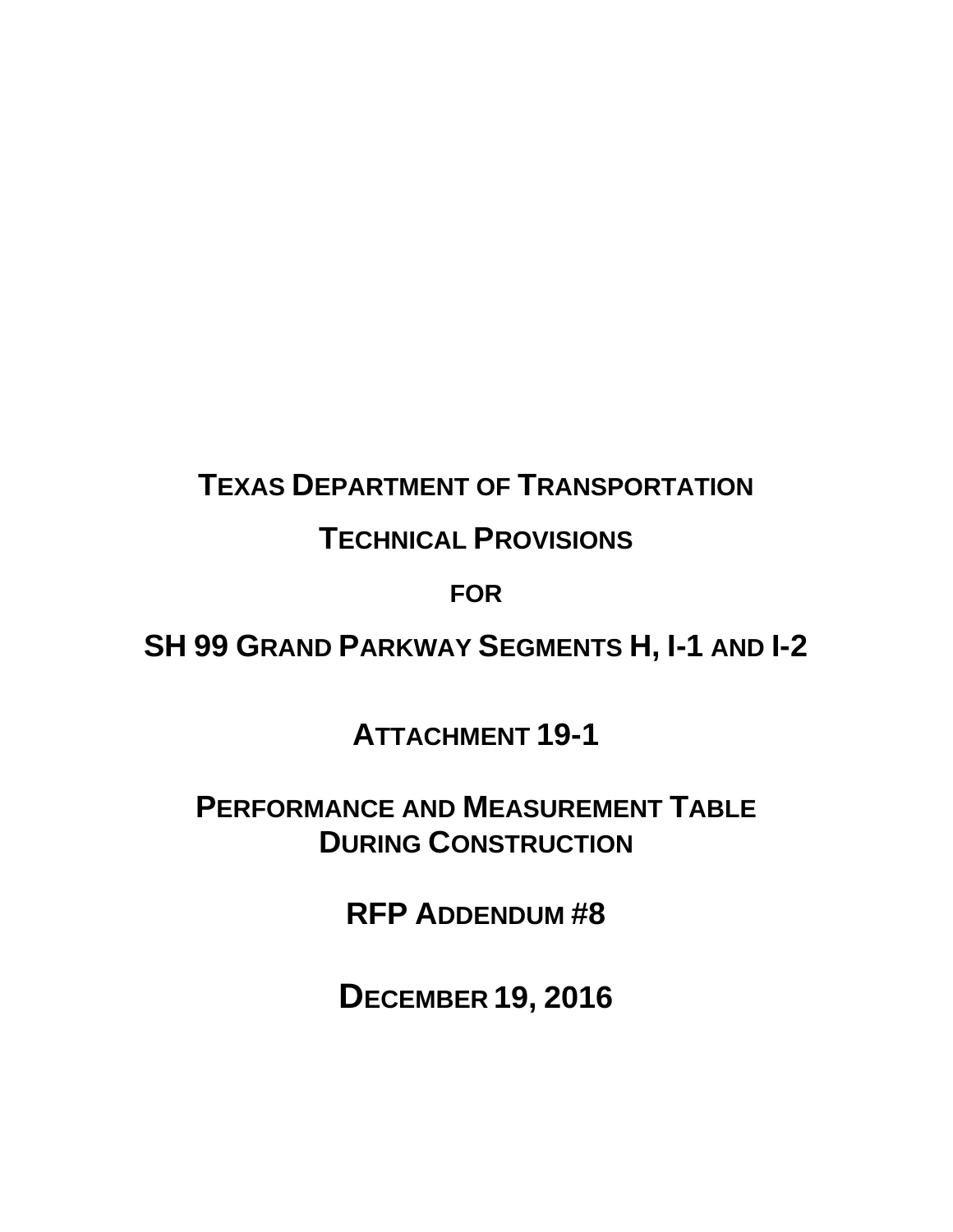| <b>ELEMENT</b><br><b>CATEGORY</b> | <b>REF</b> | <b>ELEMENT</b> | <b>PERFORMANCE</b><br><b>REQUIREMENT</b>                                                                      | <b>PERIOD</b>                             | <b>DEFECT REMEDY</b>                            |                         | <b>INSPECTION AND</b><br><b>MEASUREMENT METHOD</b>                                                                                                                                                                                                                                                                                                                                           | <b>MEASUREMENT RECORD</b>                         | <b>TARGET</b> |
|-----------------------------------|------------|----------------|---------------------------------------------------------------------------------------------------------------|-------------------------------------------|-------------------------------------------------|-------------------------|----------------------------------------------------------------------------------------------------------------------------------------------------------------------------------------------------------------------------------------------------------------------------------------------------------------------------------------------------------------------------------------------|---------------------------------------------------|---------------|
|                                   |            |                |                                                                                                               | Cat 1<br><b>Hazard</b><br>Mitiga-<br>tion | Cat 1<br>Perma-<br>nent<br><b>Remedy Repair</b> | Cat 2<br>Perma-<br>nent |                                                                                                                                                                                                                                                                                                                                                                                              |                                                   |               |
| 1) PAVEMENT                       |            |                |                                                                                                               |                                           |                                                 |                         |                                                                                                                                                                                                                                                                                                                                                                                              |                                                   |               |
|                                   |            |                |                                                                                                               |                                           |                                                 |                         | Unless stated otherwise, measurements shall be conducted using<br>procedures, techniques, and measuring equipment consistent with<br><b>TxDOT's Pavement Management Information System Rater's</b><br>Manual. Unless otherwise stated, pavement performance<br>measurement records relate to 0.1-mile sections as described in the<br>Pavement Management Information System Rater's Manual. |                                                   |               |
|                                   | 1.1        | Ruts           | All roadways are free from surface<br>depressions in wheel path.                                              | 24 hrs                                    |                                                 |                         | 28 days 6 months Visual inspection at travel speed                                                                                                                                                                                                                                                                                                                                           |                                                   | N/A           |
|                                   |            |                |                                                                                                               |                                           |                                                 |                         | 10 ft straight edge used to measure<br>rut depth for localized areas.                                                                                                                                                                                                                                                                                                                        | Depth of rut at any location greater<br>than 0.5" | Nil           |
|                                   | 1.2        | Ride quality   | All roadways have a smooth surface<br>course (including bridge decks,<br>covers, gratings, frames and boxes). | $24$ hrs                                  |                                                 |                         | 28 days 6 months Ride quality will not be measured.                                                                                                                                                                                                                                                                                                                                          |                                                   | N/A           |
|                                   | 1.3        | Failures       | All roadways are free from failures.                                                                          | $24$ hrs                                  | 28 days                                         |                         | 6 months Instances of failures exceeding the<br>failure criteria set forth in the<br>TxDOT PMIS Rater's Manual,<br>including potholes, base failures,<br>punchouts and jointed concrete<br>payement failures                                                                                                                                                                                 | Occurrence of any failure                         | Nil           |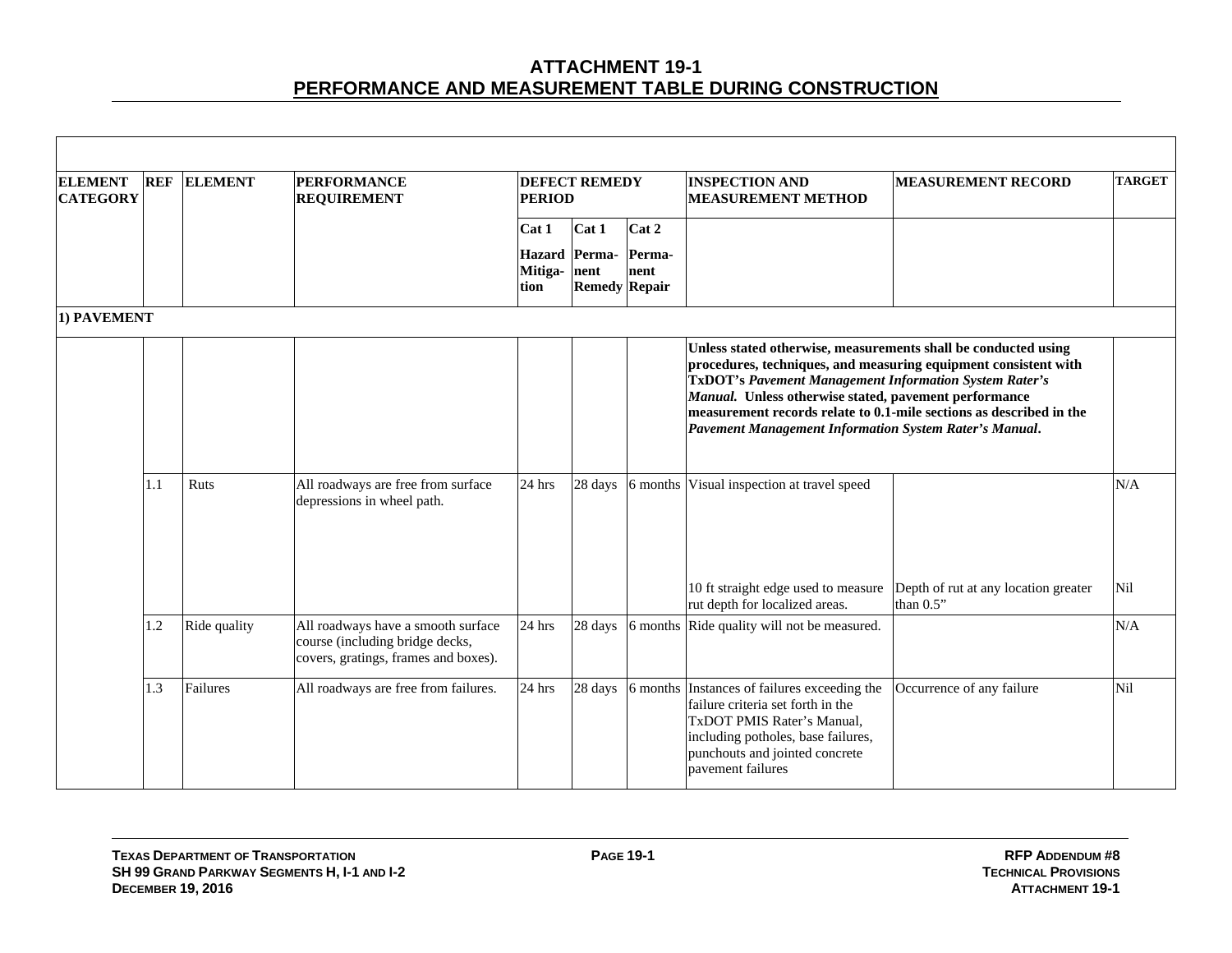| <b>ELEMENT</b><br><b>CATEGORY</b> | <b>REF</b> | <b>ELEMENT</b>                      | <b>PERFORMANCE</b><br><b>REQUIREMENT</b>                                                            | <b>PERIOD</b>            | <b>DEFECT REMEDY</b>                                   |                         | <b>INSPECTION AND</b><br><b>MEASUREMENT METHOD</b>                                                                                                                                                           | <b>MEASUREMENT RECORD</b>                                         | <b>TARGET</b> |
|-----------------------------------|------------|-------------------------------------|-----------------------------------------------------------------------------------------------------|--------------------------|--------------------------------------------------------|-------------------------|--------------------------------------------------------------------------------------------------------------------------------------------------------------------------------------------------------------|-------------------------------------------------------------------|---------------|
|                                   |            |                                     |                                                                                                     | Cat 1<br>Mitiga-<br>tion | Cat 1<br>Hazard Perma-<br>nent<br><b>Remedy Repair</b> | Cat 2<br>Perma-<br>nent |                                                                                                                                                                                                              |                                                                   |               |
|                                   | 1.4        | Edge drop-offs                      | All roadways are free from edge drop-<br>offs                                                       | 24 hrs                   | 28 days                                                | $6$ months $\,$         | Physical measurement of edge<br>drop-off level compared to<br>adjacent surface                                                                                                                               | Instances of edge drop-off greater<br>than 2"                     | Nil           |
|                                   | 1.5        | Skid resistance                     | All roadways have adequate skid<br>resistance<br>Road Users warned of potential<br>skidding hazards | 24 hrs                   | 7 days                                                 | N/A                     | Skid resistance will not be<br>measured                                                                                                                                                                      | Instances where road Users warned<br>of potential skidding hazard | N/A<br>100%   |
|                                   | 1.6        | Crossovers and<br>other paved areas | Crossovers and other paved areas are<br>free of defects based on visual survey                      | 24 hrs                   | 28 days                                                |                         | 6 months Instances of failures exceeding the<br>failure criteria set forth in the<br>TxDOT PMIS Rater's Manual,<br>including potholes, base failures,<br>punchouts and jointed concrete<br>pavement failures | Occurrence of any failure                                         | Nil           |
|                                   | 1.7        | Joints in concrete                  | Joints in concrete paving are sealed<br>and watertight                                              | 24 hrs                   | 28 days                                                | 6 months                | Visual inspection of joints                                                                                                                                                                                  | Length of unsealed joints greater<br>than $\frac{1}{4}$ "         | Nil           |
|                                   |            |                                     | Longitudinal joint separation                                                                       |                          |                                                        |                         | Measurement of joint width and<br>level difference of two sides of<br>joints                                                                                                                                 | Joint width more than 1" or faulting<br>more than 1/4"            | Nil           |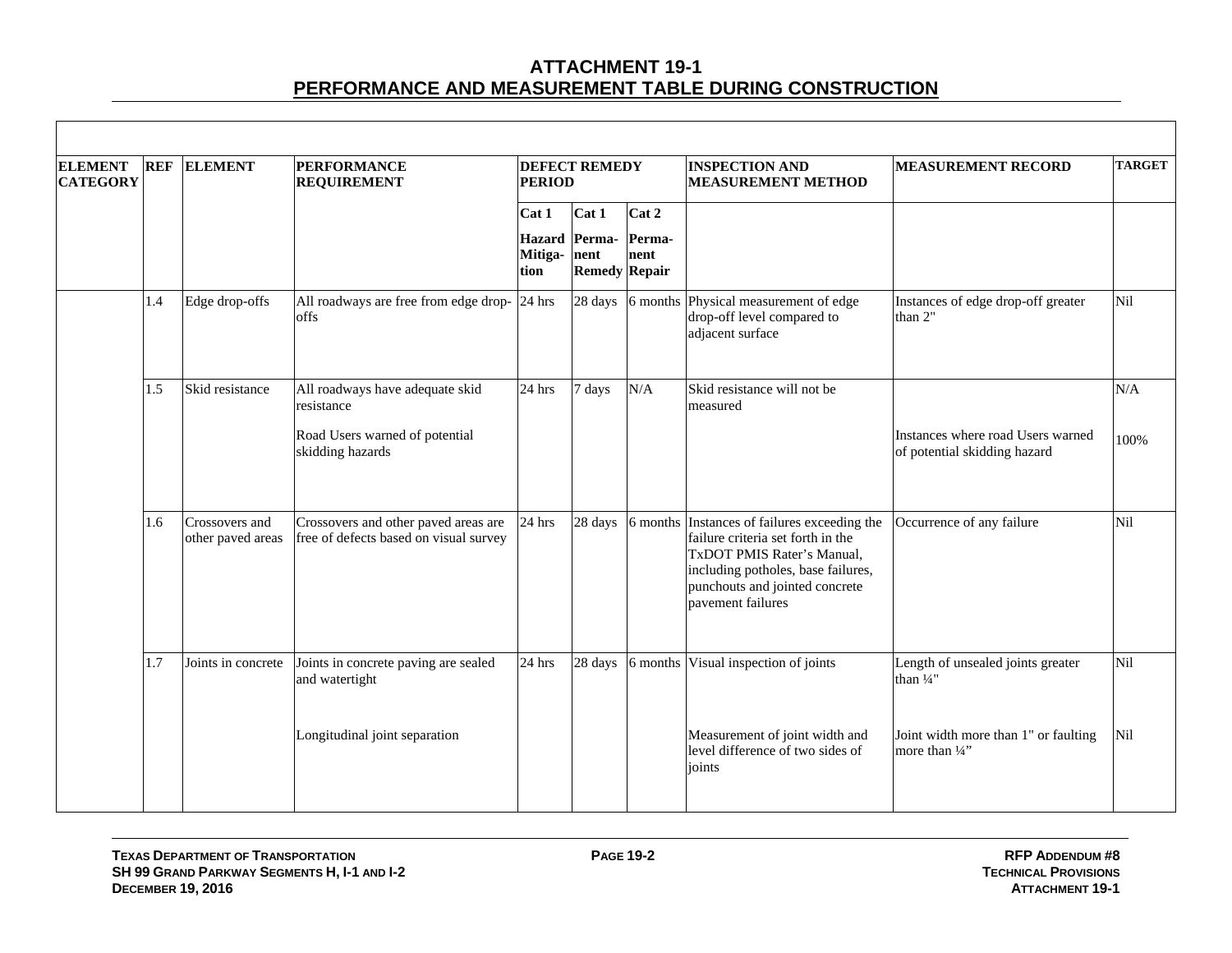| <b>ELEMENT</b><br><b>CATEGORY</b> | <b>REF</b> | <b>ELEMENT</b>                                                                    | <b>PERFORMANCE</b><br><b>REQUIREMENT</b>                                                                                                                                                                                                                                           | <b>PERIOD</b>            | <b>DEFECT REMEDY</b>                                   |                         | <b>INSPECTION AND</b><br><b>MEASUREMENT METHOD</b> | <b>MEASUREMENT RECORD</b>                                          | <b>TARGET</b> |
|-----------------------------------|------------|-----------------------------------------------------------------------------------|------------------------------------------------------------------------------------------------------------------------------------------------------------------------------------------------------------------------------------------------------------------------------------|--------------------------|--------------------------------------------------------|-------------------------|----------------------------------------------------|--------------------------------------------------------------------|---------------|
|                                   |            |                                                                                   |                                                                                                                                                                                                                                                                                    | Cat 1<br>Mitiga-<br>tion | Cat 1<br>Hazard Perma-<br>nent<br><b>Remedy Repair</b> | Cat 2<br>Perma-<br>nent |                                                    |                                                                    |               |
| 2) DRAINAGE                       |            |                                                                                   |                                                                                                                                                                                                                                                                                    |                          |                                                        |                         |                                                    |                                                                    |               |
|                                   | 2.1        | Pipes, ditches,<br>channels, catch<br>basins, inlets,<br>manholes and<br>outfalls | Each element of the drainage system<br>is maintained in its proper function by<br>cleaning, clearing and/or emptying as<br>appropriate including any vegetation,<br>debris and silt from the point at which<br>water drains from the travel way to<br>the outfall or drainage way. | 24 hrs                   | 28 days                                                |                         | 6 months Visual inspection following heavy<br>rain | Identify areas of water back-up                                    | <b>Nil</b>    |
|                                   | 2.2        | Drainage<br>treatment devices                                                     | Drainage treatment and balancing<br>systems, flow and spillage control<br>devices function correctly and their<br>location and means of operation is<br>recorded adequately to permit their<br>correct operation in Emergency.                                                     | 24 hrs                   | 28 days                                                | 6 months                | Visual inspection                                  | Devices functioning correctly with<br>means of operation displayed | 100%          |
|                                   | 2.3        | Travel way                                                                        | The travel way is free from water to<br>the extent that such water would<br>represent a hazard because of its<br>position or depth.                                                                                                                                                | 24 hrs                   | 28 days                                                | 6 months                | Visual inspection of water on<br>surface           | Instances of hazardous water build-<br>$\mathbf{u}$                | Nil           |
|                                   | 2.4        |                                                                                   | Discharge systems Surface water discharge systems<br>perform their proper function and<br>discharge to groundwater and<br>waterways complies with the relevant<br>legislation and permits.                                                                                         | 24 hrs                   | 28 days                                                | 6 months                | Visual inspection and records                      | Instances of noncompliance with<br>legislation and permits         | Nil           |
|                                   | 2.5        | Protected species                                                                 | Named species and habitats are<br>protected.                                                                                                                                                                                                                                       | 24 hrs                   | 28 days                                                | 6 months                | Visual inspection                                  | Compliance with the requirement                                    | 100%          |
|                                   | 2.6        | Erosion                                                                           | Address erosion greater than $12$ " deep 24 hrs<br>along ditches, swales, ponds, and<br>channels                                                                                                                                                                                   |                          | 28 days                                                | 3 months                | Visual inspection and records                      | Compliance with the requirement                                    | 100%          |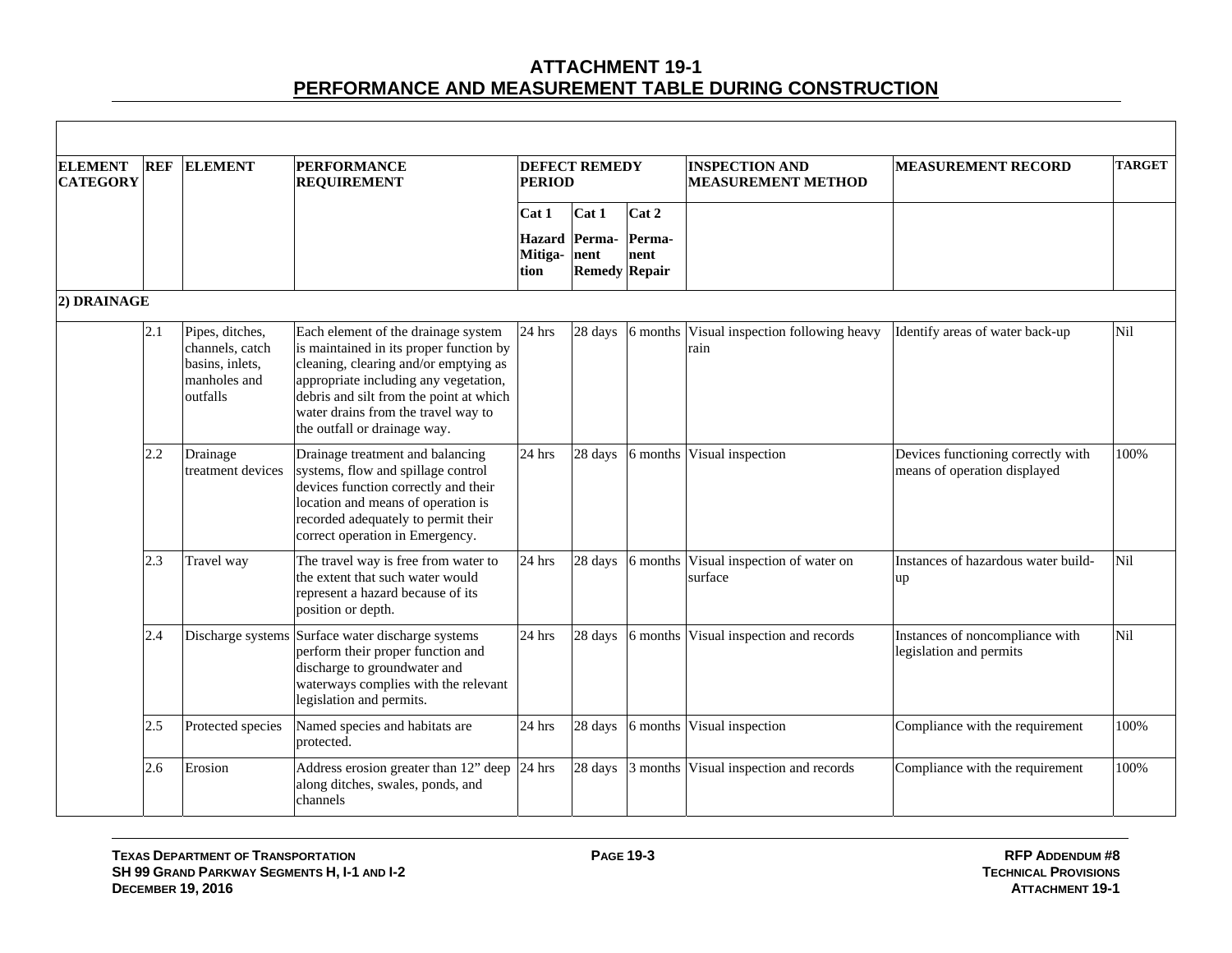| <b>ELEMENT</b><br><b>CATEGORY</b> | <b>REF</b> | <b>ELEMENT</b>                                                                                                                                                                                                                                                       | <b>PERFORMANCE</b><br><b>REQUIREMENT</b>                                                                                                                                                                                                                                                                                                                                                                                                                                                                                                                                                                                                                                       | <b>PERIOD</b>                             | <b>DEFECT REMEDY</b>                            |                         | <b>INSPECTION AND</b><br><b>MEASUREMENT METHOD</b>                                                                                                                                                                                                                                                                            | <b>MEASUREMENT RECORD</b>                                                                                                                                                 | <b>TARGET</b> |
|-----------------------------------|------------|----------------------------------------------------------------------------------------------------------------------------------------------------------------------------------------------------------------------------------------------------------------------|--------------------------------------------------------------------------------------------------------------------------------------------------------------------------------------------------------------------------------------------------------------------------------------------------------------------------------------------------------------------------------------------------------------------------------------------------------------------------------------------------------------------------------------------------------------------------------------------------------------------------------------------------------------------------------|-------------------------------------------|-------------------------------------------------|-------------------------|-------------------------------------------------------------------------------------------------------------------------------------------------------------------------------------------------------------------------------------------------------------------------------------------------------------------------------|---------------------------------------------------------------------------------------------------------------------------------------------------------------------------|---------------|
|                                   |            |                                                                                                                                                                                                                                                                      |                                                                                                                                                                                                                                                                                                                                                                                                                                                                                                                                                                                                                                                                                | Cat 1<br><b>Hazard</b><br>Mitiga-<br>tion | Cat 1<br>Perma-<br>nent<br><b>Remedy Repair</b> | Cat 2<br>Perma-<br>nent |                                                                                                                                                                                                                                                                                                                               |                                                                                                                                                                           |               |
|                                   | 2.7        | Channels and<br>ditches-<br>Permanent<br><b>Erosion Control</b><br><b>Measures</b>                                                                                                                                                                                   | Where permanent erosion control<br>measures such as rock or concrete<br>riprap are utilized: repair undermined<br>or damaged erosion control measures                                                                                                                                                                                                                                                                                                                                                                                                                                                                                                                          | 24 hrs                                    | 28 days                                         | 3 months                | Visual inspection                                                                                                                                                                                                                                                                                                             | Inspection records showing<br>compliance                                                                                                                                  | 100%          |
| 3) STRUCTURES                     |            |                                                                                                                                                                                                                                                                      |                                                                                                                                                                                                                                                                                                                                                                                                                                                                                                                                                                                                                                                                                |                                           |                                                 |                         |                                                                                                                                                                                                                                                                                                                               |                                                                                                                                                                           |               |
|                                   | 3.1        | Structure<br>components<br>(Structures having<br>an opening<br>measured along<br>the center of the<br>roadway of more<br>than 20 feet<br>between<br>undercopings of<br>abutments or<br>springlines of<br>arches or extreme<br>ends of openings<br>or multiple boxes) | (i) Substructures and superstructures<br>are free of:<br>• undesirable vegetation<br>• debris and bird droppings<br>• blocked drains, weep pipes<br>manholes and chambers<br>• blocked drainage holes in<br>structural components<br>• defects in joint sealants<br>· defects in pedestrian<br>protection measure<br>• scour damage<br>• corrosion of rebar<br>• paint system failures<br>• impact damage<br>(ii) Expansion joints free of:<br>· dirt, debris and vegetation<br>• defects in drainage systems<br>• loose nuts and bolts<br>• defects in gaskets<br>(iii) The deck drainage system is free<br>of all debris and operates as intended.<br>(iv) Parapets free of: | 24 hrs                                    | 28 days                                         | 6 months                | Inspection and assessment in<br>accordance with the requirements<br>of federal National Bridge<br>Inspection Standards (NBIS) of the<br>Code of Federal Regulations, 23<br>Highways - Part 650, the TxDOT<br>Bridge Inspection Manual, and the<br>Federal Highway Administration's<br>Bridge Inspector's Reference<br>Manual. | Records as required in the TxDOT<br><b>Bridge Inspection Manual</b><br>Occurrences of condition rating<br>below seven (7) for any deck,<br>superstructure or substructure | 100%<br>Nil   |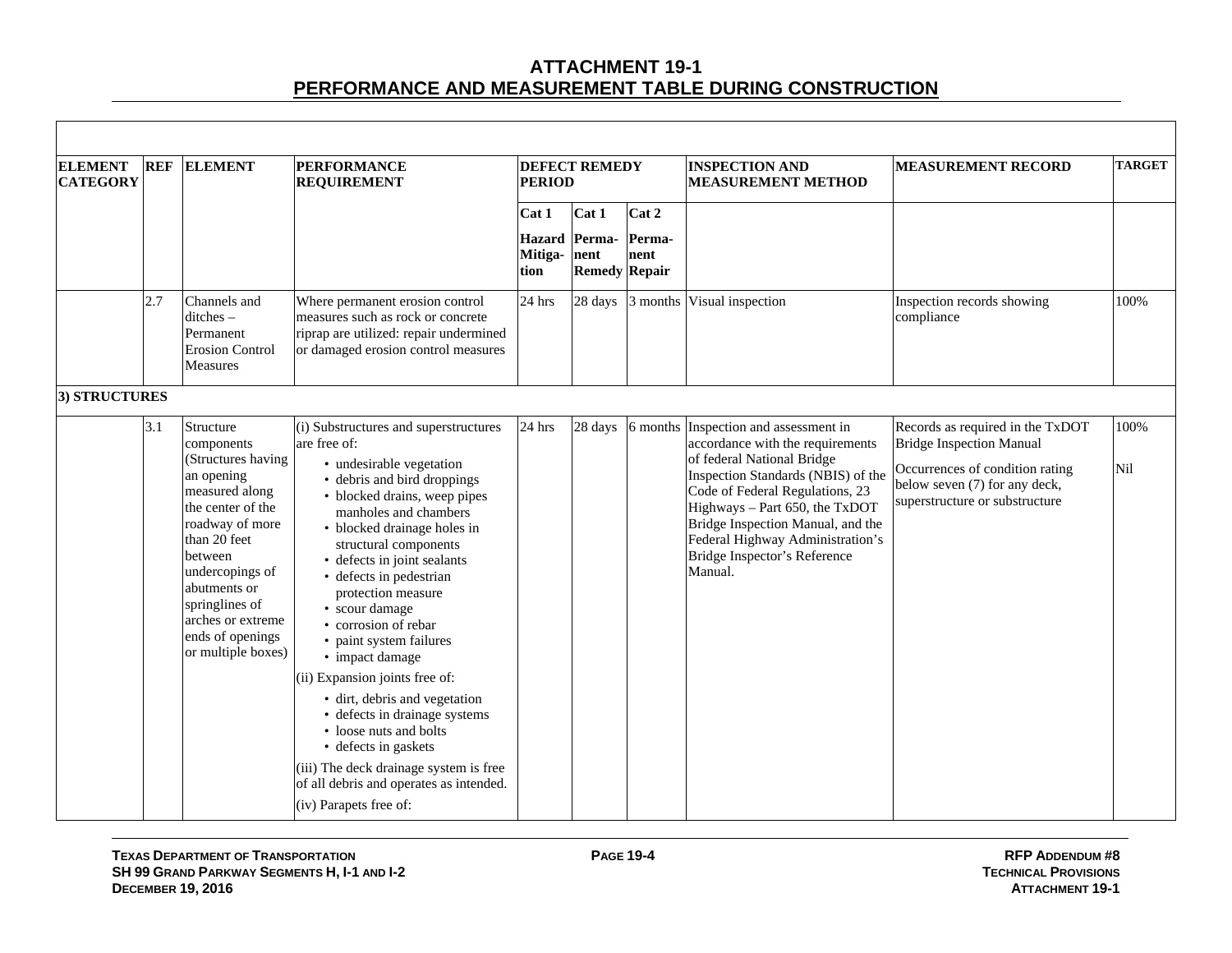| <b>ELEMENT</b><br><b>CATEGORY</b> | <b>REF</b>   | <b>ELEMENT</b>               | <b>PERFORMANCE</b><br><b>REQUIREMENT</b>                                                                                                                                                                                                                                                                                                                                                                                                                                                                                                                                                                                                                                                                                                                           | <b>PERIOD</b>                 | <b>DEFECT REMEDY</b>                           |                         | <b>INSPECTION AND</b><br><b>MEASUREMENT METHOD</b> | <b>MEASUREMENT RECORD</b>                             | <b>TARGET</b> |
|-----------------------------------|--------------|------------------------------|--------------------------------------------------------------------------------------------------------------------------------------------------------------------------------------------------------------------------------------------------------------------------------------------------------------------------------------------------------------------------------------------------------------------------------------------------------------------------------------------------------------------------------------------------------------------------------------------------------------------------------------------------------------------------------------------------------------------------------------------------------------------|-------------------------------|------------------------------------------------|-------------------------|----------------------------------------------------|-------------------------------------------------------|---------------|
|                                   |              |                              |                                                                                                                                                                                                                                                                                                                                                                                                                                                                                                                                                                                                                                                                                                                                                                    | Cat 1<br>Mitiga- nent<br>tion | Cat 1<br>Hazard Perma-<br><b>Remedy Repair</b> | Cat 2<br>Perma-<br>nent |                                                    |                                                       |               |
|                                   | 3.1<br>cont. |                              | • loose nuts and bolts<br>• blockages of hollow section<br>drain holes<br>· graffiti<br>• vegetation<br>· accident damage<br>(v) Bearings and bearing shelves are<br>clean.<br>(vi) Sliding and roller surfaces are<br>clean and greased to ensure<br>satisfactory performance. Additional<br>advice contained in bearing<br>manufacturers' instructions in the<br>Structure Maintenance Manual is<br>followed.<br>(vii) Special finishes are clean and<br>perform to the appropriate standards.<br>(viii) All non-structural items such as<br>hoists and electrical fixings, operate<br>correctly, are clean and lubricated as<br>appropriate, in accordance with the<br>manufacturer's recommendations and<br>certification of lifting devices is<br>maintained. | $24$ hrs                      |                                                | 28 days 6 months        |                                                    |                                                       |               |
|                                   | 3.2          | Non-bridge class<br>culverts | Non-bridge-class culverts are free of: 24 hrs<br>• vegetation and debris and silt                                                                                                                                                                                                                                                                                                                                                                                                                                                                                                                                                                                                                                                                                  |                               | 28 days                                        | 6 months                | Visual inspection                                  | Number with vegetation, debris and<br>silt            | Nil           |
|                                   |              |                              | • defects in sealant to movement<br>joints                                                                                                                                                                                                                                                                                                                                                                                                                                                                                                                                                                                                                                                                                                                         |                               |                                                |                         |                                                    | Number with defects in sealant and<br>movement joints | Nil           |
|                                   |              |                              | • scour damage                                                                                                                                                                                                                                                                                                                                                                                                                                                                                                                                                                                                                                                                                                                                                     |                               |                                                |                         |                                                    | Number with scour damage                              | Nil           |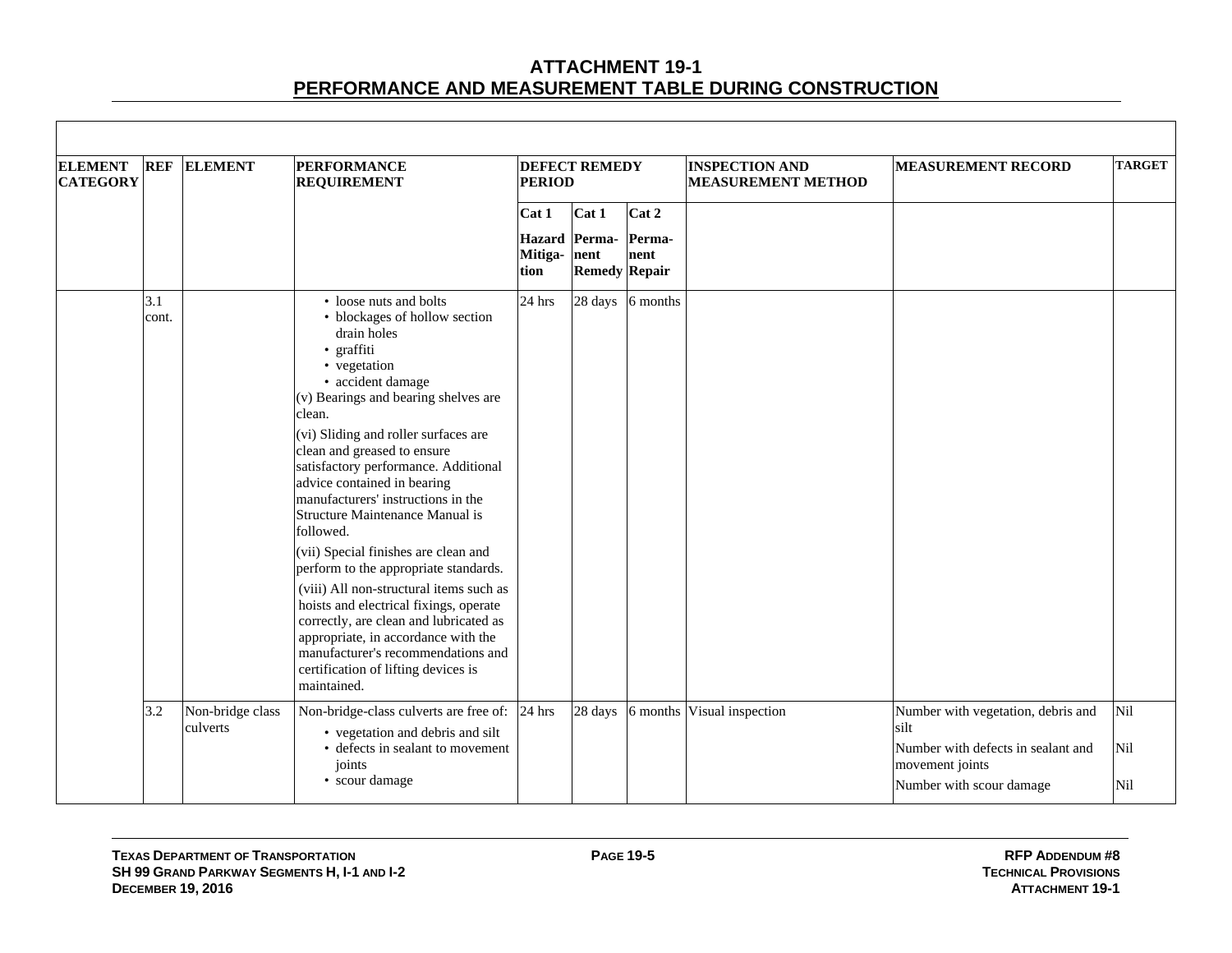| <b>ELEMENT</b><br><b>CATEGORY</b> | <b>REF</b> | <b>ELEMENT</b>                                          | <b>PERFORMANCE</b><br><b>REQUIREMENT</b>                                                                                                                                                                                                                                                                                                                          | <b>PERIOD</b>                    | <b>DEFECT REMEDY</b>                   |                | <b>INSPECTION AND</b><br><b>MEASUREMENT METHOD</b>                                                                                                                                                   | <b>MEASUREMENT RECORD</b>                                                                                                                                                                                                                                                                                                                                                                                                                                             | <b>TARGET</b>     |
|-----------------------------------|------------|---------------------------------------------------------|-------------------------------------------------------------------------------------------------------------------------------------------------------------------------------------------------------------------------------------------------------------------------------------------------------------------------------------------------------------------|----------------------------------|----------------------------------------|----------------|------------------------------------------------------------------------------------------------------------------------------------------------------------------------------------------------------|-----------------------------------------------------------------------------------------------------------------------------------------------------------------------------------------------------------------------------------------------------------------------------------------------------------------------------------------------------------------------------------------------------------------------------------------------------------------------|-------------------|
|                                   |            |                                                         |                                                                                                                                                                                                                                                                                                                                                                   | Cat 1                            | Cat 1                                  | Cat 2          |                                                                                                                                                                                                      |                                                                                                                                                                                                                                                                                                                                                                                                                                                                       |                   |
|                                   |            |                                                         |                                                                                                                                                                                                                                                                                                                                                                   | <b>Hazard</b><br>Mitiga-<br>tion | Perma-<br>nent<br><b>Remedy Repair</b> | Perma-<br>nent |                                                                                                                                                                                                      |                                                                                                                                                                                                                                                                                                                                                                                                                                                                       |                   |
|                                   | 3.3        | Load ratings                                            | All structures maintain the design<br>load capacity.                                                                                                                                                                                                                                                                                                              | 24 hrs                           | 28 days                                | 6 months       | Load rating calculations in<br>accordance with the Manual for<br>Bridge Evaluation and the TxDOT<br>Bridge Inspection Manual.<br>Load restriction requirements as<br>per the TxDOT Bridge Inspection | Number of load restrictions for Texas<br>legal loads (including legally<br>permitted vehicles)                                                                                                                                                                                                                                                                                                                                                                        | <b>Nil</b>        |
|                                   |            |                                                         |                                                                                                                                                                                                                                                                                                                                                                   |                                  |                                        |                | Manual                                                                                                                                                                                               |                                                                                                                                                                                                                                                                                                                                                                                                                                                                       |                   |
|                                   | 3.4        | Gantries and high<br>masts                              | Sign signal gantries, high masts are<br>structurally sound and free of:<br>• loose nuts and bolts<br>• defects in surface protection<br>systems                                                                                                                                                                                                                   | 24 hrs                           | 28 days                                |                | 6 months Visual inspection                                                                                                                                                                           | Number with loose assemblies<br>Number with defects in surface<br>protection                                                                                                                                                                                                                                                                                                                                                                                          | <b>Nil</b><br>Nil |
|                                   | 3.5        | Access points                                           | All hatches and points of access have<br>fully operational and lockable entryways.                                                                                                                                                                                                                                                                                | 24 hrs                           | 28 days                                | 6 months       | Visual inspection                                                                                                                                                                                    | Number of Defects in locks or<br>entryways                                                                                                                                                                                                                                                                                                                                                                                                                            | Nil               |
|                                   | 3.6        | Mechanically<br>stabilized earth<br>and retaining walls | Mechanically stabilized earth and<br>retaining walls free of:<br>• blocked weep holes<br>• undesirable vegetation<br>• defects in joint sealants<br>• defects in pedestrian<br>protection<br>• scour damage<br>• corrosion of reinforcing bars<br>• paint system failure<br>• concrete spalling<br>• impact damage<br>Parapets free of:<br>• loose nuts and bolts | 24 hrs                           | 28 days                                | 6 months       | Perform inspection and assessment<br>using Good Industry Practice of all<br>mechanically stabilized earth and<br>retaining walls                                                                     | Mechanically stabilized earth and<br>retaining walls are 95% free of<br>blocked weep holes, undesirable<br>vegetation, defects in joint sealants,<br>defects in pedestrian protection,<br>scour damage, corrosion of<br>reinforcing bars, paint system failure,<br>concrete spalls and impact damage<br>Number of parapet areas with loose<br>nuts & bolts, blockage, undesirable<br>vegetation, impact damage or<br>concrete spalling in the Performance<br>Section. | 100%<br>Nil       |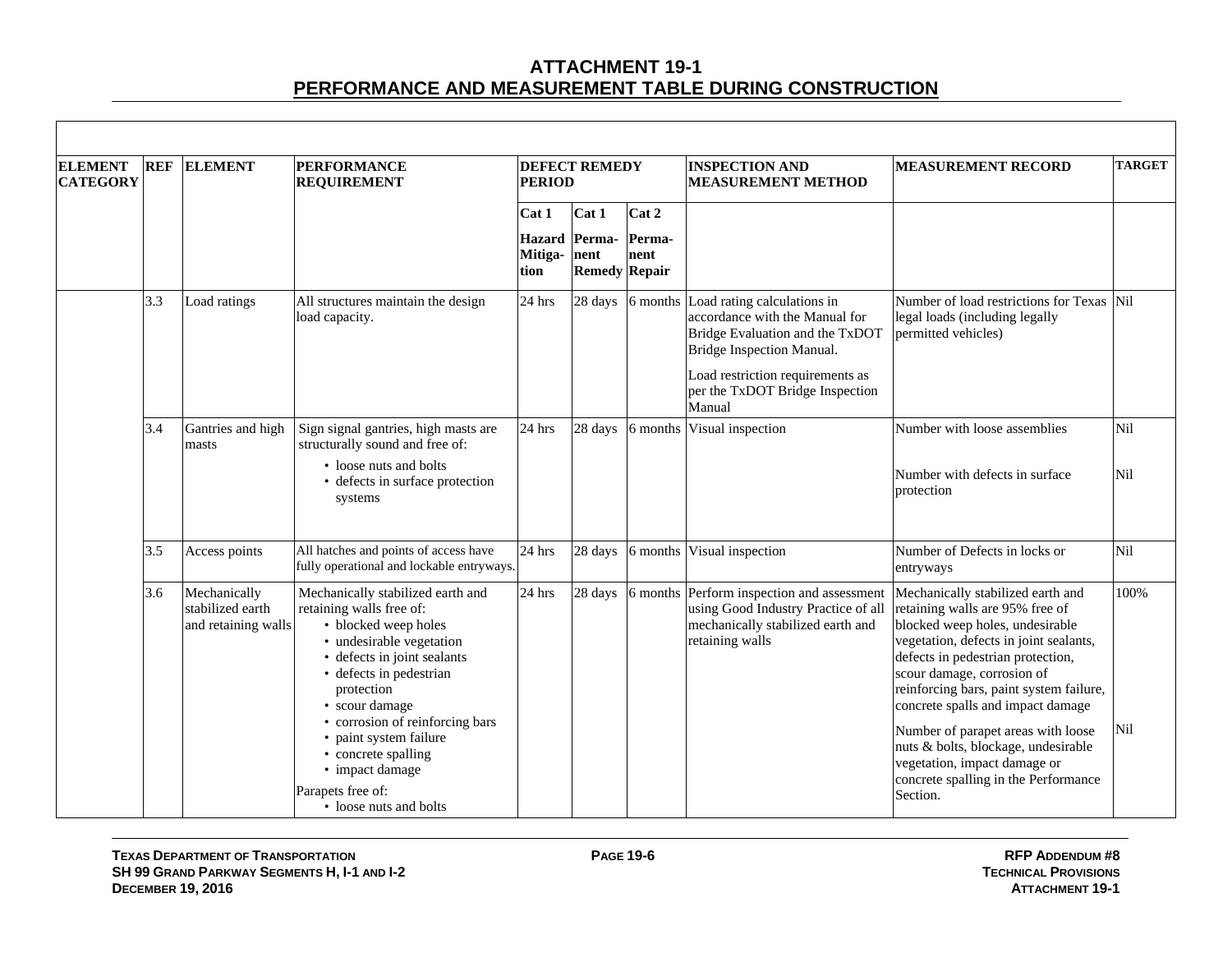| <b>ELEMENT</b><br><b>CATEGORY</b> | <b>REF</b>   | <b>ELEMENT</b>       | <b>PERFORMANCE</b><br><b>REQUIREMENT</b>                                                                                                                                                                                                                                           | <b>PERIOD</b>                    | <b>DEFECT REMEDY</b>                   |                | <b>INSPECTION AND</b><br><b>MEASUREMENT METHOD</b>                                                      | <b>MEASUREMENT RECORD</b>                                               | <b>TARGET</b> |
|-----------------------------------|--------------|----------------------|------------------------------------------------------------------------------------------------------------------------------------------------------------------------------------------------------------------------------------------------------------------------------------|----------------------------------|----------------------------------------|----------------|---------------------------------------------------------------------------------------------------------|-------------------------------------------------------------------------|---------------|
|                                   |              |                      |                                                                                                                                                                                                                                                                                    | Cat 1                            | Cat 1                                  | Cat 2          |                                                                                                         |                                                                         |               |
|                                   |              |                      |                                                                                                                                                                                                                                                                                    | <b>Hazard</b><br>Mitiga-<br>tion | Perma-<br>nent<br><b>Remedy Repair</b> | Perma-<br>nent |                                                                                                         |                                                                         |               |
|                                   | 3.6<br>cont. |                      | • blockage of drain holes<br>• undesirable vegetation<br>• impact damage<br>• concrete spalling                                                                                                                                                                                    | $24$ hrs                         | 28 days                                | 6 months       |                                                                                                         |                                                                         |               |
|                                   | 3.7          | Sound walls          | (i) Sound walls act as designed and<br>serve the purpose for which they were<br>intended.                                                                                                                                                                                          | 24 hrs                           | 28 days                                | 6 months       | (i) Visual inspection                                                                                   | Inspection records showing<br>compliance in each Performance<br>Section | 100%          |
|                                   |              |                      | (ii) Integrity and structural condition<br>of the sound wall is maintained.                                                                                                                                                                                                        |                                  |                                        |                | (ii) Structural assessment if visual<br>inspection warrants                                             | Inspection records showing<br>compliance in each Performance<br>Section | 100%          |
|                                   |              |                      | (iii)Sound walls are free of:<br>• blocked weep holes<br>• undesirable vegetation<br>• defects in joint sealants<br>• defects in pedestrian<br>protection<br>• scour damage<br>• corrosion of reinforcing bars<br>• paint system failure<br>• concrete spalling<br>• impact damage |                                  |                                        |                | (iii) Visual Inspection                                                                                 | Inspection records showing<br>compliance in each Performance<br>Section | 100%          |
|                                   |              |                      | 4) PAVEMENT MARKINGS, OBJECT MARKERS, BARRIER MARKERS AND DELINEATORS                                                                                                                                                                                                              |                                  |                                        |                |                                                                                                         |                                                                         |               |
|                                   | 4.1          | Pavement<br>markings | Pavement markings are:<br>• clean and visible during the<br>day and at night<br>• whole and complete and of the                                                                                                                                                                    | 24 hrs                           | 28 days                                | 6 months       | a) Markings - General<br>Visual inspection at 300 ft with<br>low beams as per earlier TxDOT<br>practice | Length found defective                                                  | Nil           |
|                                   |              |                      | correct color, type, width and<br>length<br>• placed to meet the TMUTCD                                                                                                                                                                                                            |                                  |                                        |                | Physical measurement                                                                                    | Length with more than 5% loss of<br>area of material at any point       | Nil           |
|                                   |              |                      | and TxDOT's Pavement<br><b>Marking Standard Sheets</b>                                                                                                                                                                                                                             |                                  |                                        |                |                                                                                                         | Length with spread more than 10%                                        | Nil           |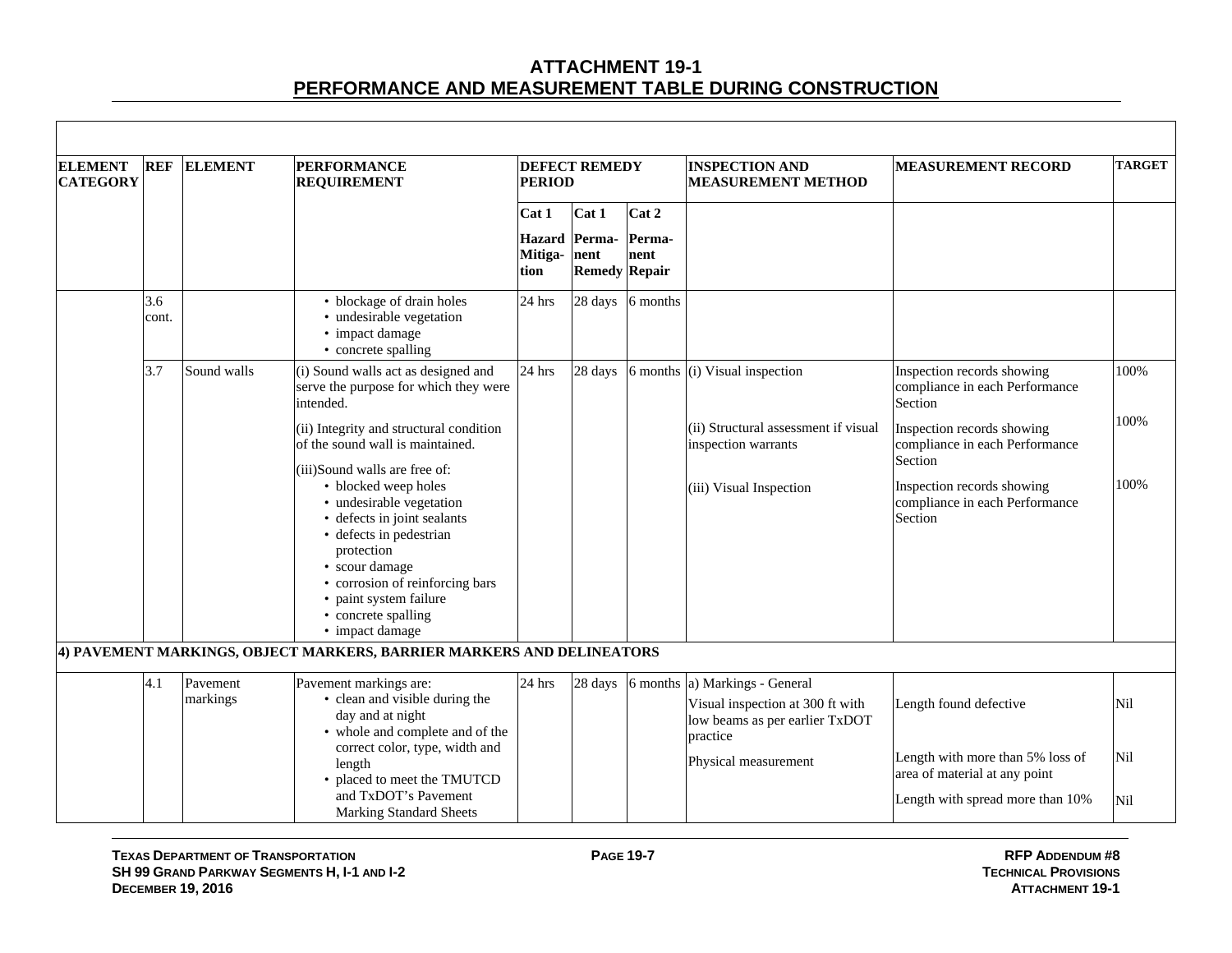| <b>ELEMENT</b><br><b>CATEGORY</b> | <b>REF</b>   | <b>ELEMENT</b>               | <b>PERFORMANCE</b><br><b>REQUIREMENT</b>                                                                                                           | <b>PERIOD</b>                                | <b>DEFECT REMEDY</b> |                  | <b>INSPECTION AND</b><br><b>MEASUREMENT METHOD</b> | <b>MEASUREMENT RECORD</b>                                                                                                                                                | <b>TARGET</b> |
|-----------------------------------|--------------|------------------------------|----------------------------------------------------------------------------------------------------------------------------------------------------|----------------------------------------------|----------------------|------------------|----------------------------------------------------|--------------------------------------------------------------------------------------------------------------------------------------------------------------------------|---------------|
|                                   |              |                              |                                                                                                                                                    | Cat 1                                        | Cat 1                | Cat 2            |                                                    |                                                                                                                                                                          |               |
|                                   |              |                              |                                                                                                                                                    | <b>Hazard</b> Perma-<br>Mitiga- nent<br>tion | <b>Remedy Repair</b> | Perma-<br>nent   |                                                    |                                                                                                                                                                          |               |
|                                   | 4.1<br>cont. |                              |                                                                                                                                                    | 24 hrs                                       |                      | 28 days 6 months |                                                    | of specified dimensions.                                                                                                                                                 |               |
|                                   |              |                              |                                                                                                                                                    |                                              |                      |                  | b) Profile Markings<br>Visual inspection           | Length performing its intended<br>function and compliant with relevant<br>regulations                                                                                    | 100%          |
|                                   | 4.2          | Raised reflective<br>markers | Raised reflective pavement markers<br>are:<br>• clean and clearly visible<br>• of the correct color and type<br>• reflective or retroreflective as | 24 hrs                                       | 28 days              |                  | 6 months Visual inspection                         | Number of markers associated with<br>road markings that are ineffective in<br>any 10 consecutive markers.<br>(Ineffective includes missing,<br>damaged, settled or sunk) | Nil           |
|                                   |              |                              | per TxDOT standard<br>• correctly located, aligned and<br>at the correct level<br>• are firmly fixed                                               |                                              |                      |                  |                                                    | A minimum of four markers should<br>be visible at 80' spacing when<br>viewed under low beam headlights                                                                   | 100%          |
|                                   |              |                              | • are in a condition that will<br>ensure that they remain at the<br>correct level.                                                                 |                                              |                      |                  |                                                    | Uniformity (replacement raised<br>reflective pavement markers have<br>equivalent physical and performance<br>characteristics to adjacent markers).                       | 100%          |
|                                   | 4.3          | Delineators &<br>markers     | Object markers, mail box markers and<br>delineators are:                                                                                           | 24 hrs                                       |                      |                  | 28 days 6 months Visual inspection                 | Less than 5% of object markers or<br>delineators defective or missing                                                                                                    | 100%          |
|                                   |              |                              | • clean and visible<br>• of the correct color and type<br>• legible and reflective<br>• straight and vertical                                      |                                              |                      |                  |                                                    |                                                                                                                                                                          |               |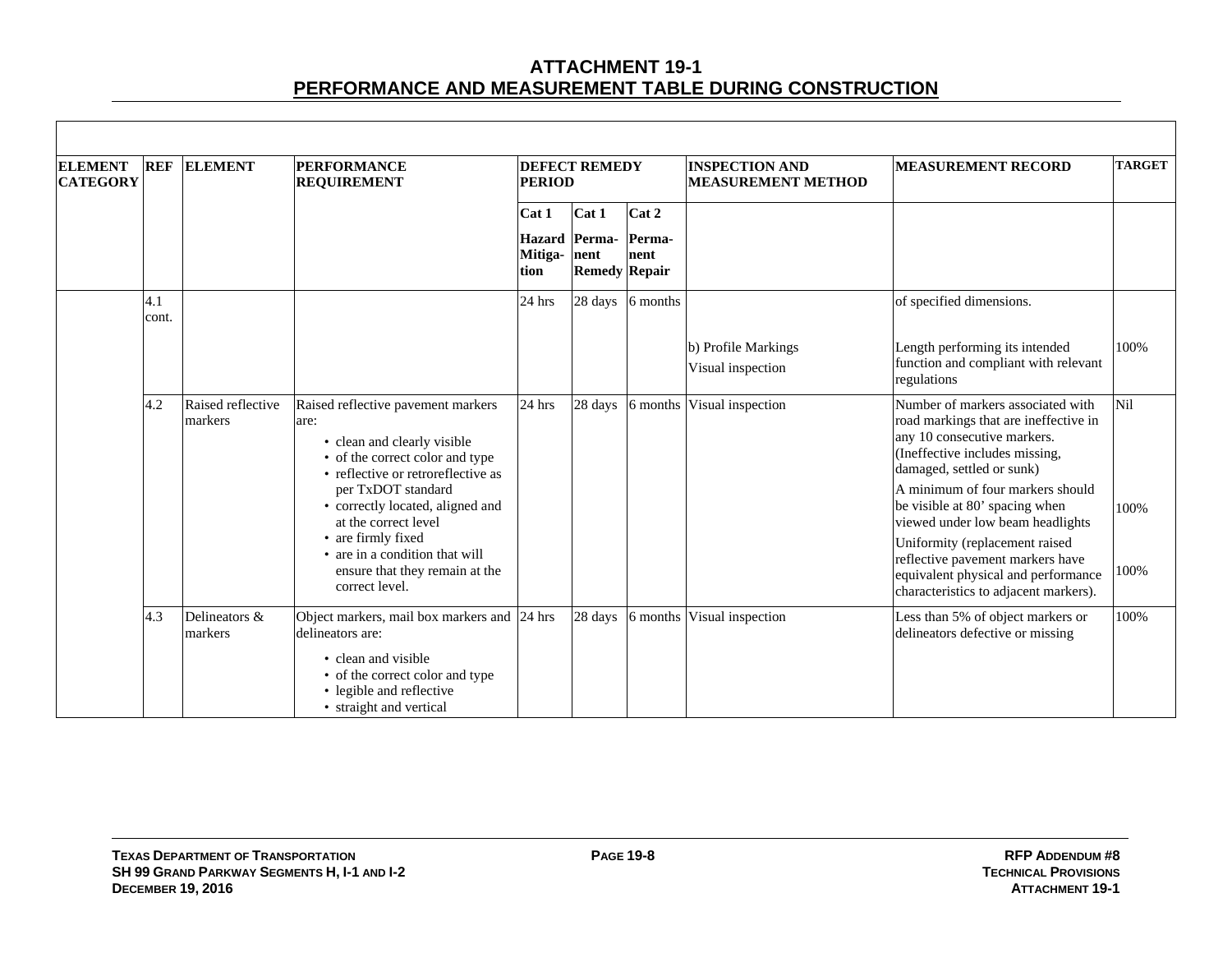| <b>ELEMENT</b><br><b>CATEGORY</b> | <b>REF</b> | <b>ELEMENT</b>                     | <b>PERFORMANCE</b><br><b>REQUIREMENT</b>                                                                                                                            | <b>PERIOD</b>                | <b>DEFECT REMEDY</b>                           |                         | <b>INSPECTION AND</b><br><b>MEASUREMENT METHOD</b>                                                     | <b>MEASUREMENT RECORD</b>                                                                                                                            | <b>TARGET</b> |
|-----------------------------------|------------|------------------------------------|---------------------------------------------------------------------------------------------------------------------------------------------------------------------|------------------------------|------------------------------------------------|-------------------------|--------------------------------------------------------------------------------------------------------|------------------------------------------------------------------------------------------------------------------------------------------------------|---------------|
|                                   |            |                                    |                                                                                                                                                                     | Cat 1<br>Mitiga-nent<br>tion | Cat 1<br>Hazard Perma-<br><b>Remedy Repair</b> | Cat 2<br>Perma-<br>nent |                                                                                                        |                                                                                                                                                      |               |
|                                   |            |                                    | 5) CURBS, GUARDRAILS, SAFETY BARRIERS AND IMPACT ATTENUATORS                                                                                                        |                              |                                                |                         |                                                                                                        |                                                                                                                                                      |               |
|                                   | 5.1        | Curbs                              | Curbs are free of cracks, chips and<br>separation and are in good alignment.                                                                                        | 24 hrs                       | 28 days                                        | 6 months                | Visual inspection                                                                                      | Continuous curb lengths where more<br>than 10% of the length has defects<br>such as cracks and chips                                                 | <b>Nil</b>    |
|                                   |            |                                    |                                                                                                                                                                     |                              |                                                |                         | Physical measurement                                                                                   | Continuous curb lengths where more<br>than 5% of the length has a<br>separation exceeding 0.25" between<br>curb face and adjacent roadway<br>surface | Nil           |
|                                   |            |                                    |                                                                                                                                                                     |                              |                                                |                         | 10 feet straight edge will be used<br>to measure each curb alignment                                   | Deviation from original alignment<br>greater than 1"                                                                                                 | Nil           |
|                                   | 5.2        | Guard rails and<br>safety barriers | All guardrails, safety barriers, and<br>concrete barriers are maintained free                                                                                       | 24 hrs                       | 28 days                                        | 6 months                | Visual inspection                                                                                      | Length of road restraint systems<br>correctly installed                                                                                              | 100%          |
|                                   |            |                                    | of Defects. They are appropriately<br>placed and correctly installed at the<br>correct height and distance from                                                     |                              |                                                |                         |                                                                                                        | Length free from defects                                                                                                                             | 100%          |
|                                   |            |                                    | roadway or obstacles. Installation and<br>repairs shall be carried out in                                                                                           |                              |                                                |                         |                                                                                                        | Length at correct height                                                                                                                             | 100%          |
|                                   |            |                                    | accordance with the requirements of<br>NCHRP 350 standards.                                                                                                         |                              |                                                |                         |                                                                                                        | Length at correct distance from<br>roadway and obstacle                                                                                              | 100%          |
|                                   | 5.3        |                                    | Impact attenuators All impact attenuators are<br>appropriately placed, correctly<br>installed, and free of damage.                                                  | 24 hrs                       | 7 days                                         | 6 months                | Visual inspection                                                                                      | Number correctly placed and<br>installed                                                                                                             | 100%          |
| 6) TRAFFIC SIGNS                  |            |                                    |                                                                                                                                                                     |                              |                                                |                         |                                                                                                        |                                                                                                                                                      |               |
|                                   | 6.1        | General - All<br>signs             | (i) Signs are clean, correctly located, 24 hrs<br>clearly visible, legible, reflective,<br>at the correct height and free from<br>structural and electrical defects |                              | 28 days                                        | 6 months                | a) Retroreflectivity<br>Visual inspection at 300 ft with<br>low beams as per earlier TxDOT<br>practice | Number of signs found nonreflective                                                                                                                  | Nil           |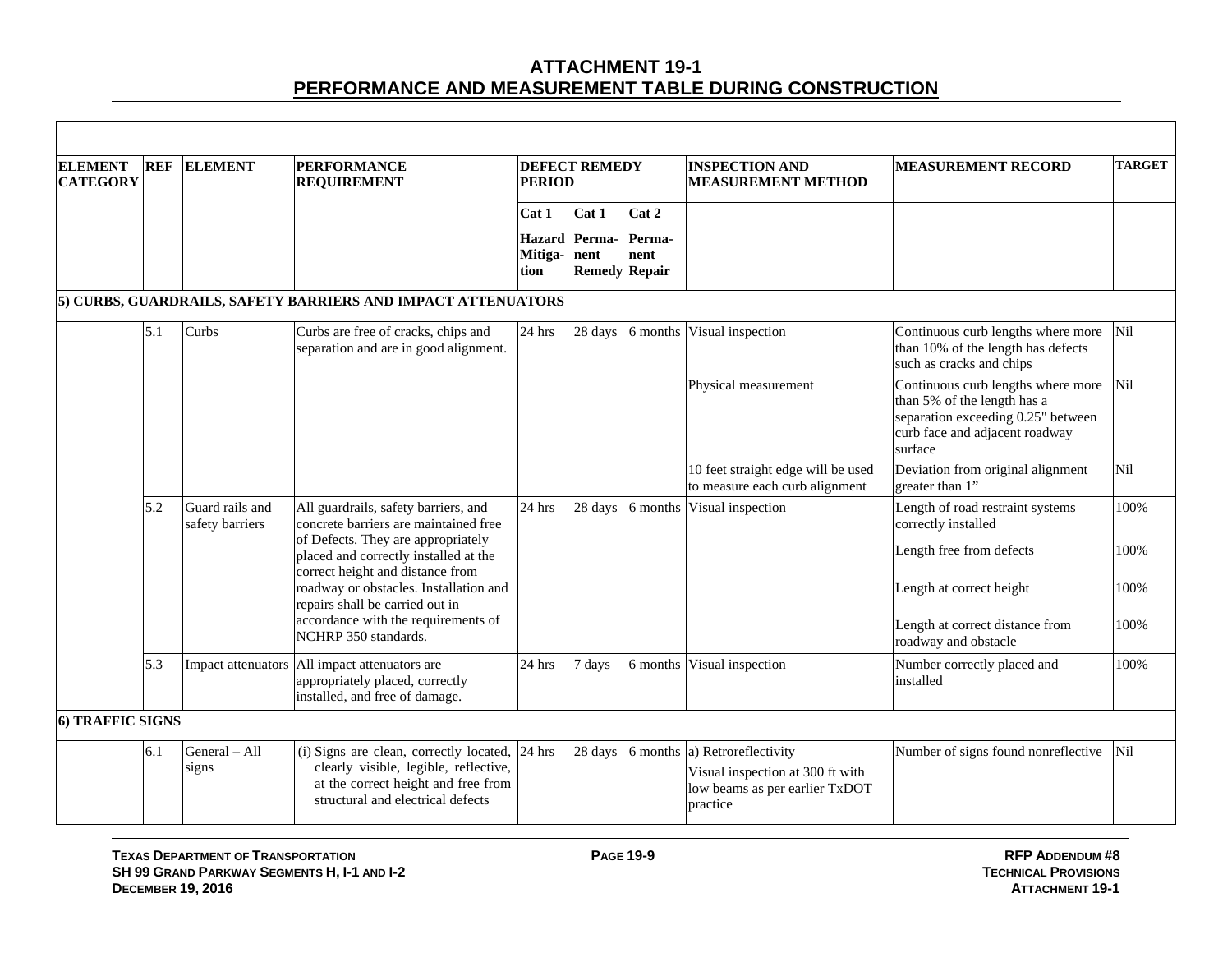| <b>ELEMENT</b><br><b>CATEGORY</b> | <b>REF</b>   | <b>ELEMENT</b>   | <b>PERFORMANCE</b><br><b>REQUIREMENT</b>                                                                                                                                                                                                                                                                                                                                                                                                                                                                                                                                                                                                                                                                                                                                                                                                                                                                                                                 | <b>PERIOD</b>                 | <b>DEFECT REMEDY</b>                           |                         | <b>INSPECTION AND</b><br><b>MEASUREMENT METHOD</b>                                                                            | <b>MEASUREMENT RECORD</b>                                                                                                                                                                                                                                                        | <b>TARGET</b>       |
|-----------------------------------|--------------|------------------|----------------------------------------------------------------------------------------------------------------------------------------------------------------------------------------------------------------------------------------------------------------------------------------------------------------------------------------------------------------------------------------------------------------------------------------------------------------------------------------------------------------------------------------------------------------------------------------------------------------------------------------------------------------------------------------------------------------------------------------------------------------------------------------------------------------------------------------------------------------------------------------------------------------------------------------------------------|-------------------------------|------------------------------------------------|-------------------------|-------------------------------------------------------------------------------------------------------------------------------|----------------------------------------------------------------------------------------------------------------------------------------------------------------------------------------------------------------------------------------------------------------------------------|---------------------|
|                                   |              |                  |                                                                                                                                                                                                                                                                                                                                                                                                                                                                                                                                                                                                                                                                                                                                                                                                                                                                                                                                                          | Cat 1<br>Mitiga- nent<br>tion | Cat 1<br>Hazard Perma-<br><b>Remedy Repair</b> | Cat 2<br>Perma-<br>nent |                                                                                                                               |                                                                                                                                                                                                                                                                                  |                     |
|                                   | 6.1<br>cont. |                  | (ii) Identification<br>markers<br>are<br>provided, correctly located,<br>visible, clean and legible<br>(iii) Sign mounting posts<br>are<br>vertical, structurally sound and<br>rust free<br>(iv) All break-away sign mounts are<br>clear of silt or other debris that<br>could<br>impede<br>break-away<br>features and shall have correct<br>stub heights<br>Obsolete and redundant signs are<br>(v)<br>replaced<br>removed<br><sub>or</sub><br>as<br>appropriate<br>(vi) Visibility distances meet the<br>stated requirements<br>(vii) Sign information is of the correct<br>size, location, type and wording<br>to meet its intended purpose and<br>any statutory requirements<br>(viii)All structures and elements of<br>the signing system are kept clean<br>and free from debris and have<br>clear access provided.<br>(ix) All replacement and repair<br>materials and equipment are in<br>accordance<br>with<br>the<br>requirements of the TMUTCD | 24 hrs                        | 28 days                                        |                         | 6 months b) Face damage<br>Visual inspection<br>c) Placement<br>Visual inspection<br>d) Sign Information<br>Visual inspection | Number of signs with face damage<br>greater than 5% of area<br>Signs are placed in accordance with<br>TxDOT's Sign Crew Field Book<br>including not twisted or leaning<br>Sign information is of the correct<br>size, location, type and wording to<br>meet its intended purpose | Nil<br>100%<br>100% |
|                                   | 6.2          | General - Safety | Requirements as 6.1, Plus:                                                                                                                                                                                                                                                                                                                                                                                                                                                                                                                                                                                                                                                                                                                                                                                                                                                                                                                               | 2 hrs                         | 7 days                                         | N/A                     | Visual inspection                                                                                                             | Number of damaged safety critical                                                                                                                                                                                                                                                | Nil                 |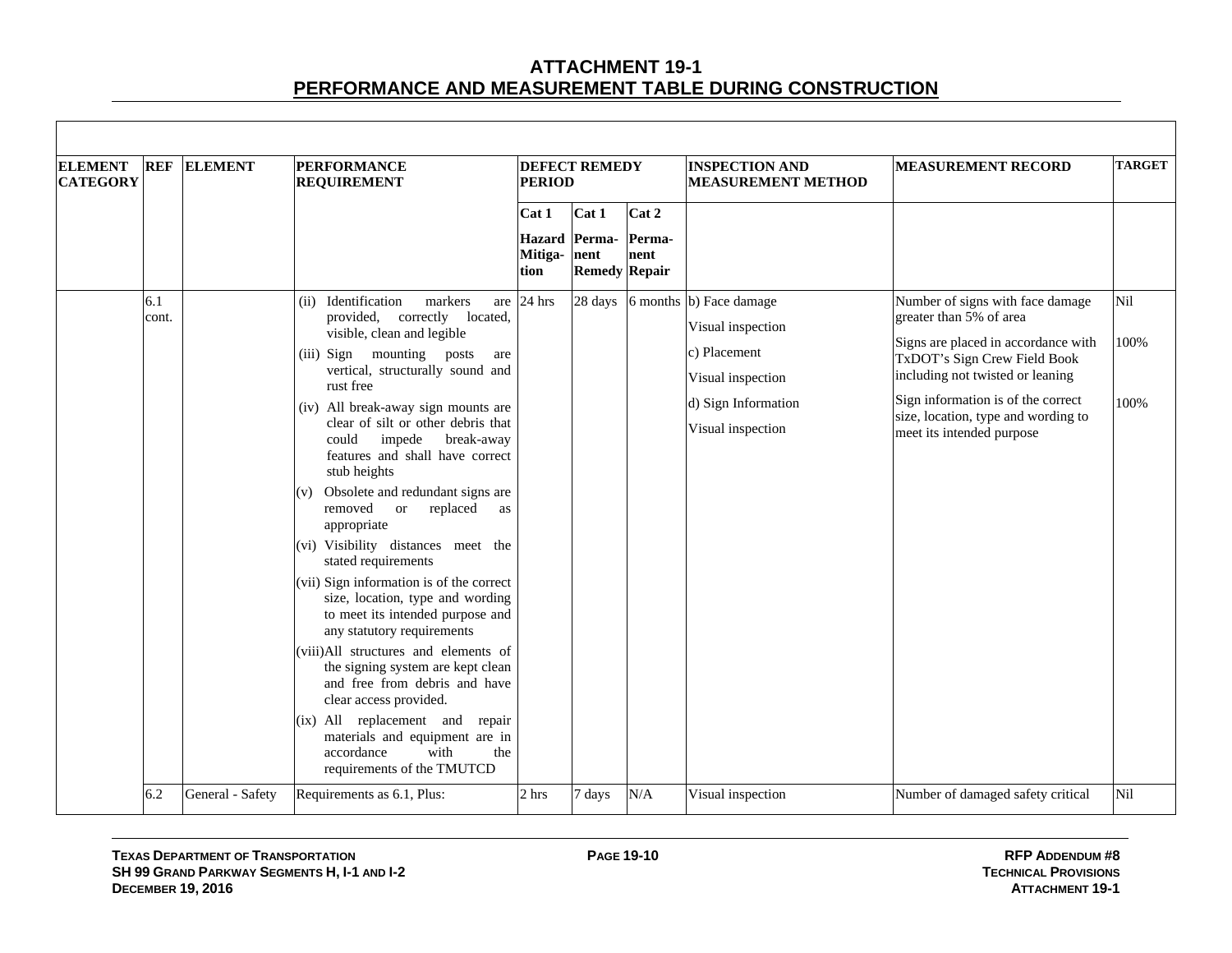| <b>ELEMENT</b><br><b>CATEGORY</b> | <b>REF</b>   | <b>ELEMENT</b>            | <b>PERFORMANCE</b><br><b>REQUIREMENT</b>                                                                                                                                                                                                                                                                                                                                                                                                                      | <b>PERIOD</b>                 | <b>DEFECT REMEDY</b>                           |                         | <b>INSPECTION AND</b><br><b>MEASUREMENT METHOD</b>                                                                                                              | <b>MEASUREMENT RECORD</b>                                                                                                                     | <b>TARGET</b>                |
|-----------------------------------|--------------|---------------------------|---------------------------------------------------------------------------------------------------------------------------------------------------------------------------------------------------------------------------------------------------------------------------------------------------------------------------------------------------------------------------------------------------------------------------------------------------------------|-------------------------------|------------------------------------------------|-------------------------|-----------------------------------------------------------------------------------------------------------------------------------------------------------------|-----------------------------------------------------------------------------------------------------------------------------------------------|------------------------------|
|                                   |              |                           |                                                                                                                                                                                                                                                                                                                                                                                                                                                               | Cat 1<br>Mitiga- nent<br>tion | Cat 1<br>Hazard Perma-<br><b>Remedy Repair</b> | Cat 2<br>Perma-<br>nent |                                                                                                                                                                 |                                                                                                                                               |                              |
|                                   | 6.2<br>cont. | critical signs            | 'Stop," "Yield," "Do Not Enter,"<br>'One Way" and "Wrong Way" signs<br>are clean legible and undamaged.                                                                                                                                                                                                                                                                                                                                                       | 2 hrs                         | 7 days                                         | N/A                     |                                                                                                                                                                 | signs                                                                                                                                         |                              |
| 7) TRAFFIC SIGNALS                |              |                           |                                                                                                                                                                                                                                                                                                                                                                                                                                                               |                               |                                                |                         |                                                                                                                                                                 |                                                                                                                                               |                              |
|                                   | 7.1          | General                   | their $\vert$ 2 hrs<br>Traffic<br>Signals<br>and<br>(i)<br>associated equipment are:<br>• clean and visible<br>• correctly aligned and<br>operational<br>• free from damage caused by<br>accident or vandalism<br>(ii) Signal timing and operation is<br>correct<br>(iii) Contingency plans are in place<br>to rectify Category 1 defects not<br>immediately repairable to assure<br>alternative traffic control is<br>provided during a period of<br>failure |                               | 24 hrs                                         | 6 months                | a) General condition<br>Visual inspection<br>b) Damage<br>Visual inspection<br>c) Signal timing<br>Timed measurements<br>d) Contingency plans<br>Records review | Signals are clean and visible<br>Signals are undamaged<br>Installations have correct signal<br>timings<br>Full contingency plans are in place | 100%<br>100%<br>100%<br>100% |
|                                   | 7.2          | Soundness                 | Traffic signals are structurally and<br>electrically sound                                                                                                                                                                                                                                                                                                                                                                                                    | 24 hrs                        | 28 days                                        |                         | 6 months a) Structural soundness<br>Visual inspection<br>b) Electrical soundness<br>Testing to meet NEC regulations                                             | Inspection records showing safe<br>installation and maintenance                                                                               | 100%<br>100%                 |
|                                   | 7.3          | Identification<br>marking | Signals have identification markers<br>and the telephone number for<br>reporting faults are correctly located,<br>clearly visible, clean and legible                                                                                                                                                                                                                                                                                                          | $\rm N/A$                     | 28 days                                        | 6 months                | Visual inspection                                                                                                                                               | Inspection records showing<br>lidentification markers and other<br>information are easily readable                                            | 100%                         |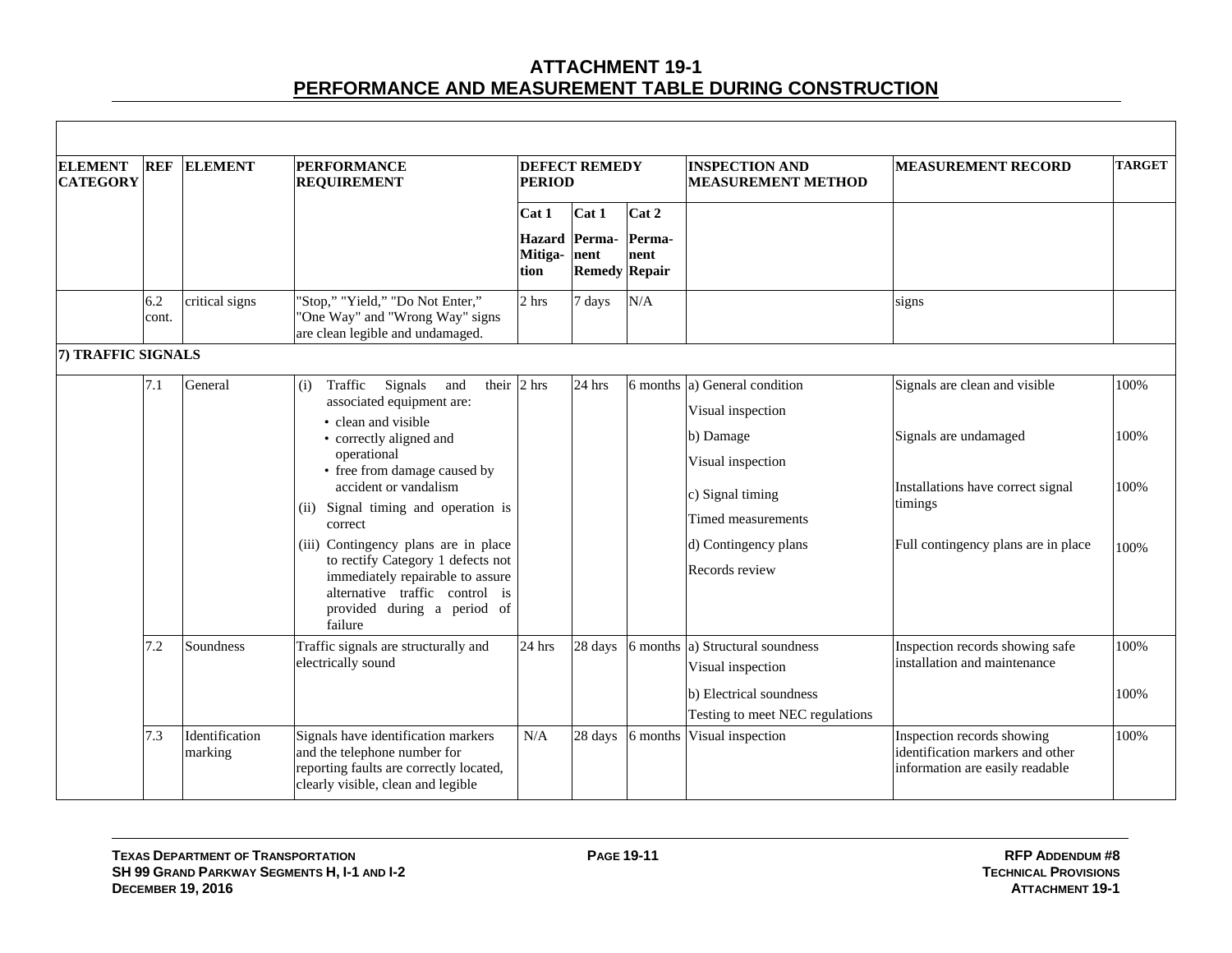| <b>ELEMENT</b><br><b>CATEGORY</b> | <b>REF</b> | <b>ELEMENT</b>                                  | <b>PERFORMANCE</b><br><b>REQUIREMENT</b>                                                                                                                                                                                                                                                                                               | <b>PERIOD</b>                             | <b>DEFECT REMEDY</b>                  |                         | <b>INSPECTION AND</b><br><b>MEASUREMENT METHOD</b>                                                                                                          | <b>MEASUREMENT RECORD</b>                                                                                                                                      | <b>TARGET</b> |
|-----------------------------------|------------|-------------------------------------------------|----------------------------------------------------------------------------------------------------------------------------------------------------------------------------------------------------------------------------------------------------------------------------------------------------------------------------------------|-------------------------------------------|---------------------------------------|-------------------------|-------------------------------------------------------------------------------------------------------------------------------------------------------------|----------------------------------------------------------------------------------------------------------------------------------------------------------------|---------------|
|                                   |            |                                                 |                                                                                                                                                                                                                                                                                                                                        | Cat 1<br>Hazard Perma-<br>Mitiga-<br>tion | Cat 1<br>nent<br><b>Remedy Repair</b> | Cat 2<br>Perma-<br>nent |                                                                                                                                                             |                                                                                                                                                                |               |
|                                   | 7.4        | Pedestrian<br>elements and<br>vehicle detectors | All pedestrian elements and vehicle<br>detectors are correctly positioned and<br>fully functional at all times                                                                                                                                                                                                                         | 24 hrs                                    | 28 days                               | 6 months                | Visual Inspection                                                                                                                                           | Inspection records showing<br>compliance                                                                                                                       | 100%          |
| 8) LIGHTING                       |            |                                                 |                                                                                                                                                                                                                                                                                                                                        |                                           |                                       |                         |                                                                                                                                                             |                                                                                                                                                                |               |
|                                   | 8.1        | Roadway lighting<br>General                     | All lighting is free from defects 24 hrs<br>(i)<br>and provides acceptable uniform<br>lighting quality<br>(ii) Lanterns are clean and correctly<br>positioned<br>(iii) Lighting units are free from<br>accidental damage or vandalism<br>(iv) Columns are upright, correctly<br>founded, visually acceptable and<br>structurally sound |                                           | 28 days                               | 6 months                | a) Mainlane lights operable<br>Night time inspection or<br>automated logs<br>b) Mainlane lights out of action<br>Night time inspection or<br>automated logs | Performance Sections with less than<br>90% of lights functioning correctly at<br>all times<br>Instances of more than two<br>consecutive lights not functioning | Nil<br>Nil    |
|                                   | 8.2        | Sign lighting                                   | Sign lighting is fully operational                                                                                                                                                                                                                                                                                                     | 24 hrs                                    | 28 days                               | 6 months                | Night time inspection or<br>automated logs                                                                                                                  | Instances of more than one bulb per<br>sign not working                                                                                                        | Nil           |
|                                   | 8.3        | <b>Electrical</b> supply                        | Electricity supply, feeder pillars,<br>cabinets, switches and fittings are<br>electrically, mechanically and<br>structurally sound and functioning                                                                                                                                                                                     | 24 hrs                                    | 7 days                                | 28 days                 | Testing to meet NEC regulations,<br>visual inspection                                                                                                       | Inspection records showing safe<br>installation and maintenance                                                                                                | 100%          |
|                                   | 8.4        | Access panels                                   | All access panels in place at all<br>times.                                                                                                                                                                                                                                                                                            | 24 hrs                                    | 7 days                                | 28 days                 | Visual inspection                                                                                                                                           | Instances of missing access panels                                                                                                                             | Nil           |
|                                   | 8.5        | High mast lighting                              | high mast<br>luminaries 24 hrs<br>$(i)$ All<br>functioning on each pole<br>(ii) All obstruction lights are present<br>and working (if required)                                                                                                                                                                                        |                                           | 7 days                                | 28 days                 | Night time inspections or<br>automated logs                                                                                                                 | Instances of two or more lamps not<br>working per high mast pole                                                                                               | Nil           |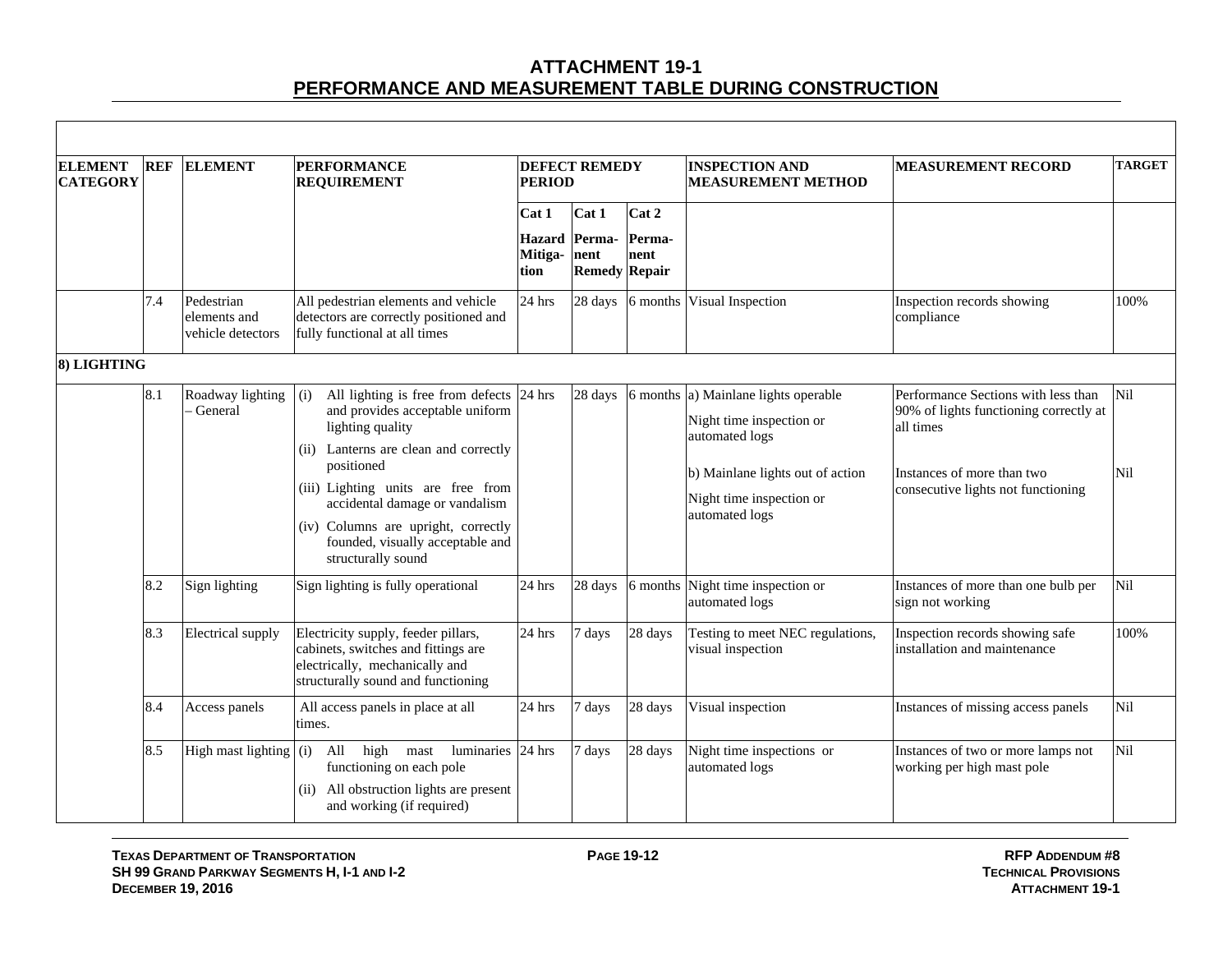| <b>ELEMENT</b><br><b>CATEGORY</b> | <b>REF</b>   | <b>ELEMENT</b>           | <b>PERFORMANCE</b><br><b>REQUIREMENT</b>                                                                                                                                                                                                                                                              | <b>PERIOD</b>                     | <b>DEFECT REMEDY</b>           |                         | <b>INSPECTION AND</b><br><b>MEASUREMENT METHOD</b>     | <b>MEASUREMENT RECORD</b>                                               | <b>TARGET</b> |
|-----------------------------------|--------------|--------------------------|-------------------------------------------------------------------------------------------------------------------------------------------------------------------------------------------------------------------------------------------------------------------------------------------------------|-----------------------------------|--------------------------------|-------------------------|--------------------------------------------------------|-------------------------------------------------------------------------|---------------|
|                                   |              |                          |                                                                                                                                                                                                                                                                                                       | Cat 1<br><b>Hazard</b><br>Mitiga- | Cat 1<br>Perma-<br>nent        | Cat 2<br>Perma-<br>nent |                                                        |                                                                         |               |
|                                   | 8.5<br>cont. |                          | (iii) Compartment door is secure 24 hrs<br>with all bolts in place<br>(iv) All winch and safety equipment                                                                                                                                                                                             | tion                              | <b>Remedy Repair</b><br>7 days | 28 days                 |                                                        | Identification of other defects                                         | Nil           |
|                                   |              |                          | are correctly functioning and<br>maintained without rusting or<br>corrosion<br>(for structural requirements refer to<br>Element Category 3)                                                                                                                                                           |                                   |                                |                         |                                                        |                                                                         |               |
|                                   |              |                          | 9) FENCES AND SOUND ABATEMENT (EXCLUDING SOUND WALLS)                                                                                                                                                                                                                                                 |                                   |                                |                         |                                                        |                                                                         |               |
|                                   | 9.1          | Design and<br>location   | Fences act as designed and serve the<br>purpose for which they were intended                                                                                                                                                                                                                          | 24 hrs                            | 28 days                        | 6 months                | Visual inspection                                      | Inspection records showing<br>compliance in each Performance<br>Section | 100%          |
|                                   | 9.2          | Construction -<br>fences | Integrity and structural condition of<br>the fence is maintained                                                                                                                                                                                                                                      | 24 hrs                            | 28 days                        | 6 months                | Structural assessment if visual<br>inspection warrants | Inspection records showing<br>compliance in each Performance<br>Section | 100%          |
|                                   | 9.4          | Operation                | Fences, and sound abatement<br>elements free of:<br>• blocked weep holes<br>• undesirable vegetation<br>• defects in joint sealants<br>• defects in pedestrian<br>protection<br>• scour damage<br>• corrosion of reinforcing bars<br>• paint system failure<br>• concrete spalling<br>• impact damage | $24$ hrs                          | 28 days                        | 6 months                | Structural assessment if visual<br>inspection warrants | Inspection records showing<br>compliance in each Performance<br>Section | 100%          |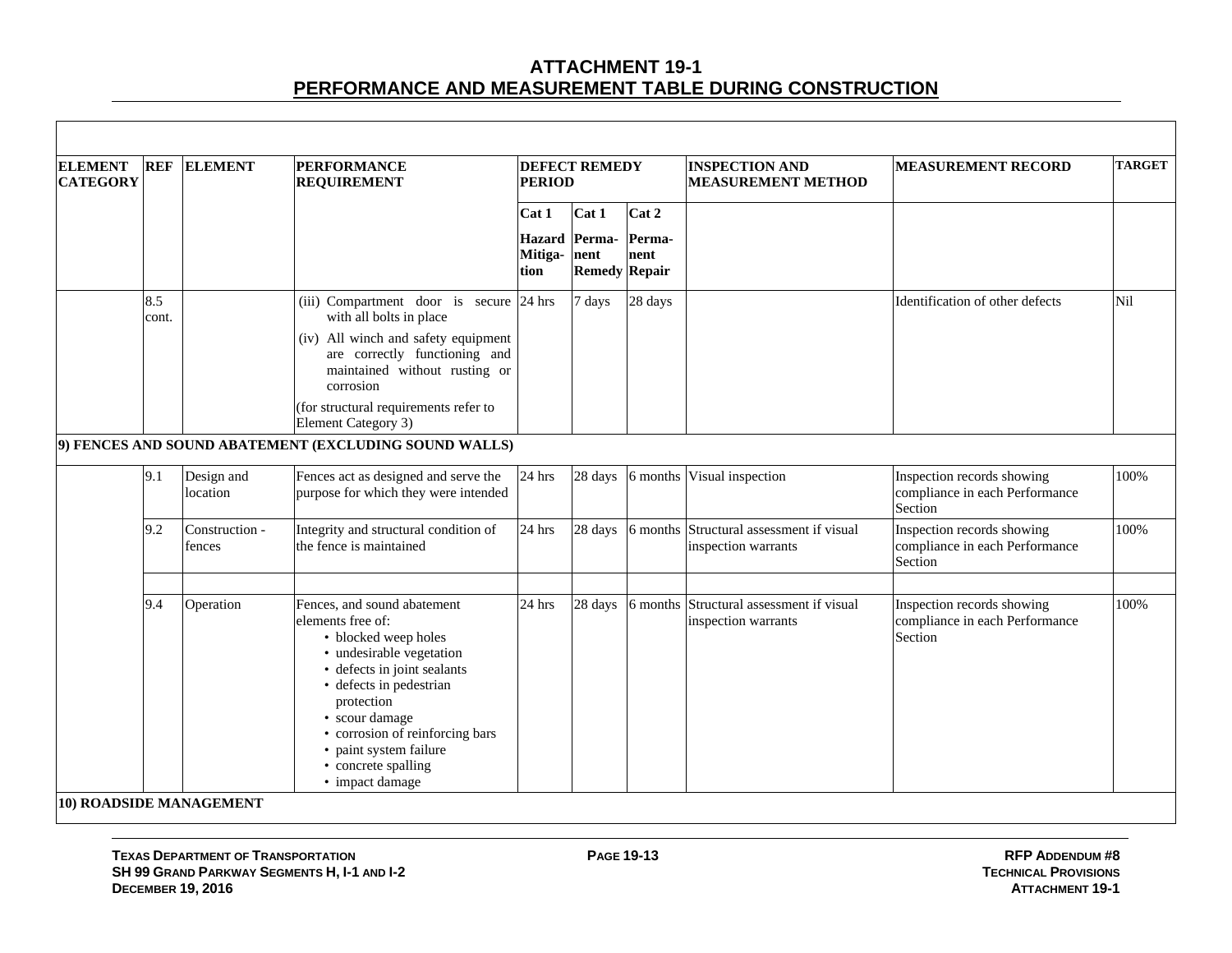| <b>ELEMENT</b>  | <b>REF</b> | <b>ELEMENT</b>                                                  | <b>PERFORMANCE</b>                                                                                                                                                                                                                                                          |                                                                                                                                                                                        | <b>DEFECT REMEDY</b>                           |                         | <b>INSPECTION AND</b>                                                                     | <b>MEASUREMENT RECORD</b>                                                                                                   | <b>TARGET</b>                    |
|-----------------|------------|-----------------------------------------------------------------|-----------------------------------------------------------------------------------------------------------------------------------------------------------------------------------------------------------------------------------------------------------------------------|----------------------------------------------------------------------------------------------------------------------------------------------------------------------------------------|------------------------------------------------|-------------------------|-------------------------------------------------------------------------------------------|-----------------------------------------------------------------------------------------------------------------------------|----------------------------------|
| <b>CATEGORY</b> |            |                                                                 | <b>REQUIREMENT</b>                                                                                                                                                                                                                                                          | <b>PERIOD</b>                                                                                                                                                                          |                                                |                         | <b>MEASUREMENT METHOD</b>                                                                 |                                                                                                                             |                                  |
|                 |            |                                                                 |                                                                                                                                                                                                                                                                             | Cat 1<br>Mitiga- nent<br>tion                                                                                                                                                          | Cat 1<br>Hazard Perma-<br><b>Remedy Repair</b> | Cat 2<br>Perma-<br>nent |                                                                                           |                                                                                                                             |                                  |
|                 | 10.1       | Vegetated areas -<br>Except landscaped $(i)$<br>areas – General | Vegetation is maintained so that:<br>Height of grass and weeds is<br>kept within the limits described<br>for rural areas. Mowing begins<br>before vegetation reaches the<br>maximum height.                                                                                 | 24 hrs                                                                                                                                                                                 | 7 days                                         | 28 days                 | a) Rural areas<br>Physical measurement of height of<br>grass and weeds<br>b) Encroachment | Individual measurement areas to<br>have 95% of height of grass and<br>weeds between 5" and 30"<br>Occurrences of vegetation | 100%<br>Nil                      |
|                 |            |                                                                 | Spot mowing at intersections,<br>(ii)<br>ramps or other areas maintains<br>visibility of appurtenances and<br>sight distance.<br>(iii) Grass or vegetation does not<br>encroach into or on paved<br>shoulders, mainlanes, sidewalks,<br>islands, riprap, traffic barrier or |                                                                                                                                                                                        |                                                |                         | Visual inspection of instances of<br>encroachment of vegetation                           | encroachment in each Performance<br>Section                                                                                 |                                  |
|                 |            |                                                                 |                                                                                                                                                                                                                                                                             |                                                                                                                                                                                        |                                                |                         | c) Wildflowers<br>Visual inspection with audit of<br>process.<br>d) Sight lines           | Adherence to vegetation<br>management manuals<br>Instances of impairment of sight                                           | 100%<br>Nil                      |
|                 |            |                                                                 |                                                                                                                                                                                                                                                                             | curbs.<br>(iv) A herbicide program is<br>undertaken in accordance with<br>the TxDOT Herbicide Manual<br>to control noxious weeds and to<br>eliminate grass in pavement or<br>concrete. |                                                |                         |                                                                                           | Visual inspection                                                                                                           | lines or sight distance to signs |
|                 |            |                                                                 | (v) A full width mowing cycle is<br>completed after the first frost<br>(vi) Wildflowers are preserved<br>utilizing the guidelines in the<br>mowing specifications and<br><b>TxDOT Roadside Vegetation</b><br>Manual.                                                        |                                                                                                                                                                                        |                                                |                         |                                                                                           |                                                                                                                             |                                  |
|                 | 10.2       | Landscaped areas                                                | All landscaped areas are<br>(i)<br>maintained to their originally                                                                                                                                                                                                           | 24 hrs                                                                                                                                                                                 | 7 days                                         | 28 days                 | Visual inspection                                                                         | Inspection records showing<br>compliance                                                                                    | 100%                             |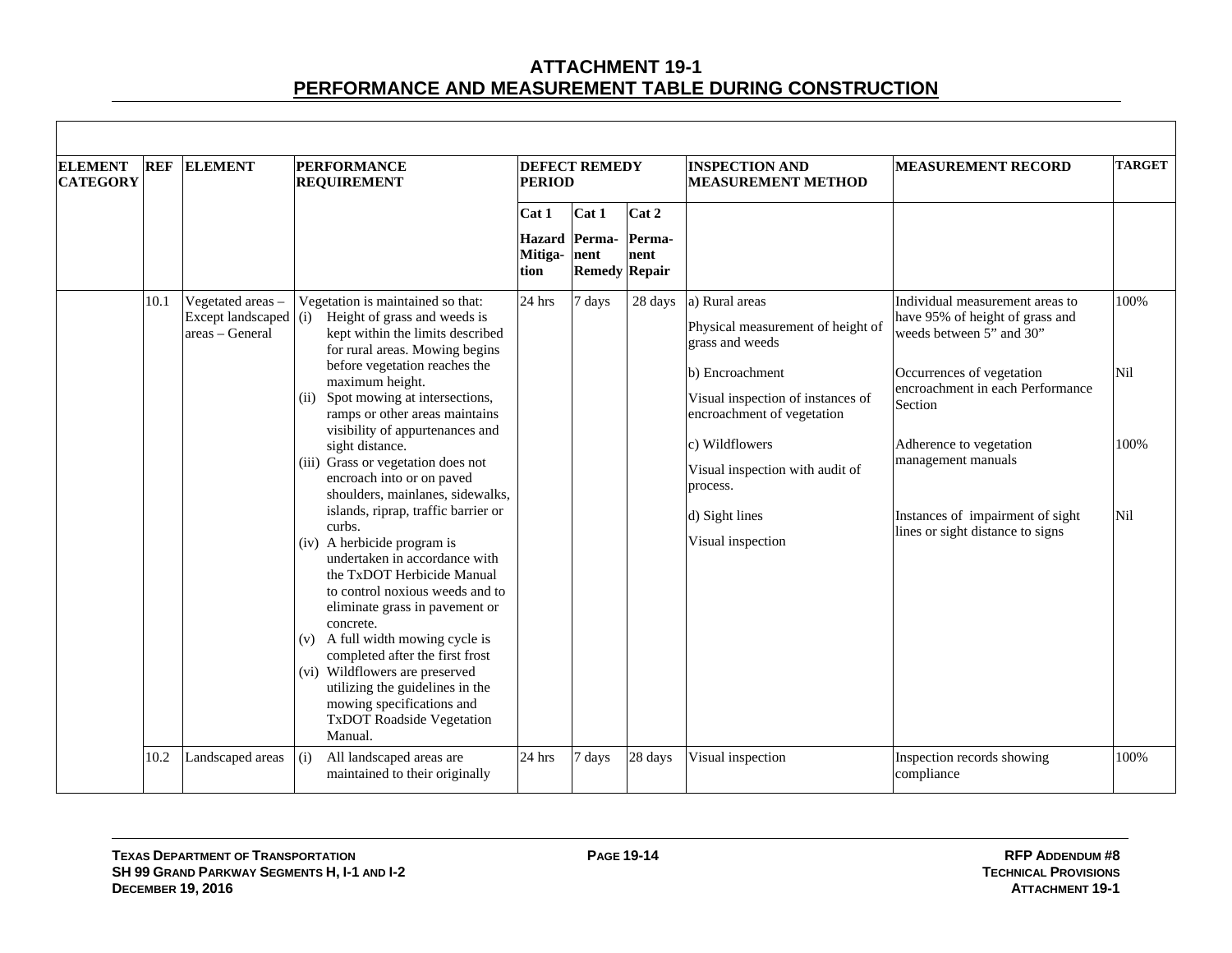| <b>ELEMENT</b><br><b>CATEGORY</b> | <b>REF</b>    | <b>ELEMENT</b>                  | <b>PERFORMANCE</b><br><b>REQUIREMENT</b>                                                                                                                                                                                              | <b>PERIOD</b>       | <b>DEFECT REMEDY</b>                  |                | <b>INSPECTION AND</b><br><b>MEASUREMENT METHOD</b> | <b>MEASUREMENT RECORD</b>                                   | <b>TARGET</b> |
|-----------------------------------|---------------|---------------------------------|---------------------------------------------------------------------------------------------------------------------------------------------------------------------------------------------------------------------------------------|---------------------|---------------------------------------|----------------|----------------------------------------------------|-------------------------------------------------------------|---------------|
|                                   |               |                                 |                                                                                                                                                                                                                                       | Cat 1               | Cat 1                                 | Cat 2          |                                                    |                                                             |               |
|                                   |               |                                 |                                                                                                                                                                                                                                       | Mitiga-nent<br>tion | Hazard Perma-<br><b>Remedy Repair</b> | Perma-<br>nent |                                                    |                                                             |               |
|                                   | 10.2<br>cont. |                                 | constructed condition.<br>Landscaped areas are as<br>designated in the Plans.                                                                                                                                                         | $24$ hrs            | 7 days                                | 28 days        |                                                    |                                                             |               |
|                                   |               |                                 | (ii) Mowing, litter pickup, irrigation<br>system maintenance and<br>operation, plant maintenance,<br>pruning, insect, disease and pest<br>control, fertilization, mulching,<br>bed maintenance, watering is<br>undertaken as per MMP. |                     |                                       |                |                                                    |                                                             |               |
|                                   |               |                                 | (iii) The height of grass and weeds is<br>kept between 2" and 8".<br>Mowing begins before<br>vegetation reaches 8".                                                                                                                   |                     |                                       |                |                                                    |                                                             |               |
|                                   |               |                                 | (iv) Damaged or dead vegetation is<br>replaced.                                                                                                                                                                                       |                     |                                       |                |                                                    |                                                             |               |
|                                   | 10.3          | Fire hazards                    | Fire hazards are controlled                                                                                                                                                                                                           | 24 hrs              | 7 days                                | 28 days        | Visual inspection                                  | Instances of dry brush or vegetation<br>forming fire hazard | Nil           |
|                                   | 10.4          | Trees, brush and<br>ornamentals | Trees, brush and ornamentals on 24 hrs<br>(i)<br>the right of way, except in<br>established no mow areas, are<br>trimmed in accordance with<br>TxDOT standards.                                                                       |                     | 7 days                                | 28 days        | Visual inspection                                  | Inspection records showing<br>compliance                    | 100%          |
|                                   | 10.4<br>cont. |                                 | Trees, brush and ornamentals<br>(ii)<br>are trimmed to insure they do<br>not interfere with vehicles or<br>sight distance, or inhibit the<br>visibility of signs.                                                                     | 24 hrs              | 7 days                                | 28 days        |                                                    |                                                             |               |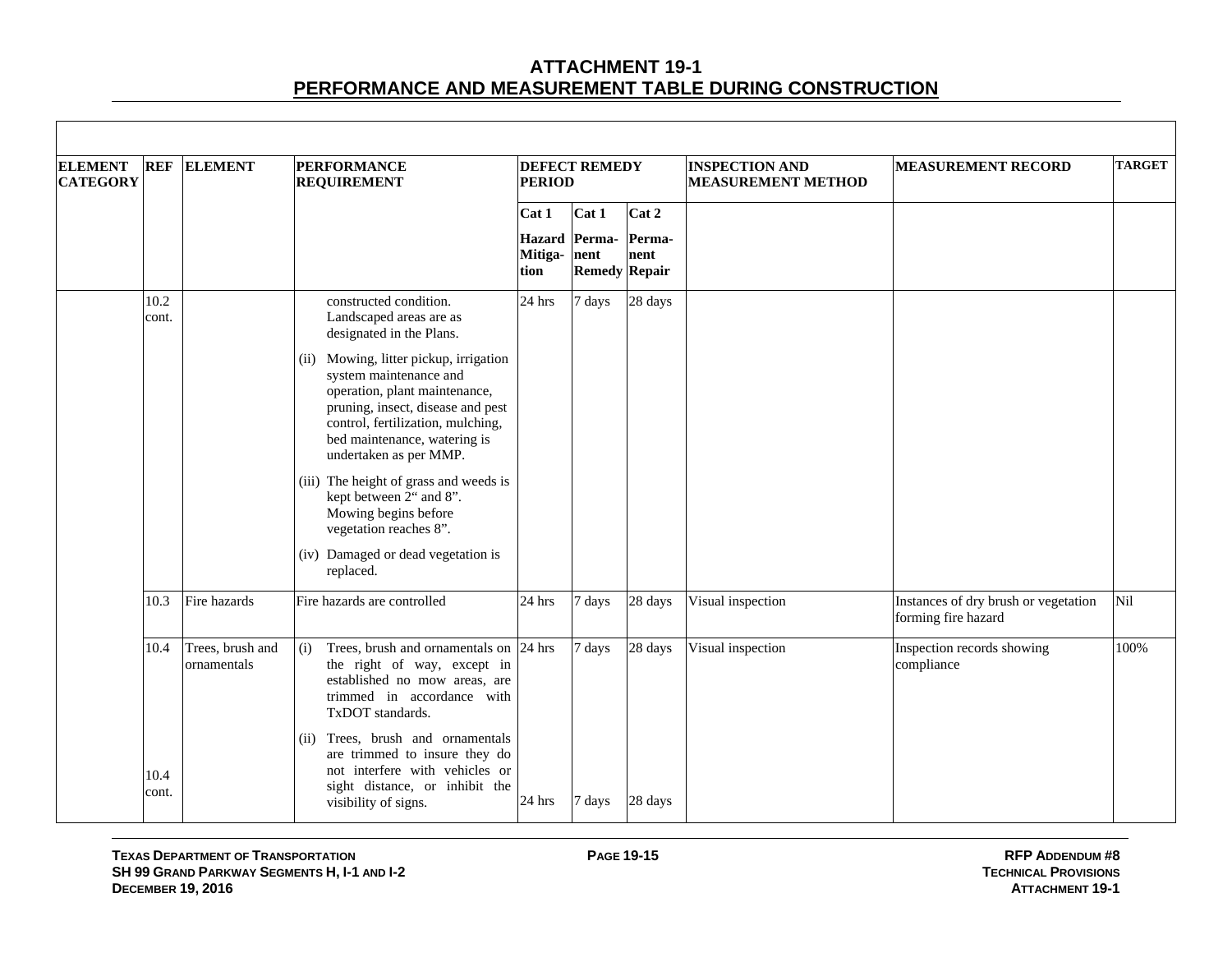| <b>ELEMENT</b><br><b>CATEGORY</b> | <b>REF</b> | <b>ELEMENT</b>                             | <b>PERFORMANCE</b><br><b>REQUIREMENT</b>                                                                                                                                                                                                                                                    | <b>PERIOD</b>                    | <b>DEFECT REMEDY</b>                   |                | <b>INSPECTION AND</b><br><b>MEASUREMENT METHOD</b>                                                    | <b>MEASUREMENT RECORD</b>                                                                                                          | <b>TARGET</b> |
|-----------------------------------|------------|--------------------------------------------|---------------------------------------------------------------------------------------------------------------------------------------------------------------------------------------------------------------------------------------------------------------------------------------------|----------------------------------|----------------------------------------|----------------|-------------------------------------------------------------------------------------------------------|------------------------------------------------------------------------------------------------------------------------------------|---------------|
|                                   |            |                                            |                                                                                                                                                                                                                                                                                             | Cat 1                            | Cat 1                                  | Cat 2          |                                                                                                       |                                                                                                                                    |               |
|                                   |            |                                            |                                                                                                                                                                                                                                                                                             | <b>Hazard</b><br>Mitiga-<br>tion | Perma-<br>nent<br><b>Remedy Repair</b> | Perma-<br>nent |                                                                                                       |                                                                                                                                    |               |
|                                   |            |                                            | (iii) Dead trees, brush, ornamentals<br>branches are removed.<br>and<br>Potentially dangerous trees or<br>limbs are removed.<br>undesirable<br>$(iv)$ All<br>trees<br>and<br>vegetation<br>removed.<br>are<br>Diseased trees or limbs are<br>treated or removed by licensed<br>contractors. |                                  |                                        |                |                                                                                                       |                                                                                                                                    |               |
|                                   | 10.5       | Wetlands                                   | Wetlands are managed in accordance<br>with the permit requirements                                                                                                                                                                                                                          | 24 hrs                           | 7 days                                 | 28 days        | Visual inspection, assessment of<br>permit issuers                                                    | Instances of permit requirements not<br>met                                                                                        | Nil           |
|                                   | 10.6       | Sidewalks and<br>pedestrian curb<br>ramps  | Maintain at a standard to be free of<br>defects as follows:<br>unsealed cracks or joints<br>(i)<br>(ii) broken sections<br>(iii) vertical displacement or<br>misalignment                                                                                                                   | 24 hrs                           | 7 days                                 | 28 days        | Visual inspection                                                                                     | Inspection records showing<br>compliance with TxDOT Design<br>Standards and Americans with<br>Disabilities Act (ADA) requirements. | 100%          |
|                                   |            | 11) REST AREAS AND PICNIC AREAS (Not Used) |                                                                                                                                                                                                                                                                                             |                                  |                                        |                |                                                                                                       |                                                                                                                                    |               |
|                                   |            |                                            | 12) EARTHWORKS, EMBANKMENTS AND CUTTINGS                                                                                                                                                                                                                                                    |                                  |                                        |                |                                                                                                       |                                                                                                                                    |               |
|                                   | 12.1       | Slope failure                              | All structural or natural failures of the<br>embankment and cut slopes of the<br>Project are repaired                                                                                                                                                                                       | $24$ hrs                         | 28 days                                | 6 months       | Visual inspection by geotechnical<br>specialist and further tests as<br>recommended by the specialist | Recorded instances of slope failure                                                                                                | Nil           |
|                                   | 12.2       | Slopes - General                           | Slopes are maintained in general<br>conformance to the original graded<br>cross-sections, the replacement of<br>landscaping materials, reseeding and<br>re-vegetation for erosion control<br>purposes and removal and disposal of<br>all eroded materials from the roadway<br>and shoulders | $24$ hrs                         | 28 days                                | 6 months       | Visual inspection                                                                                     | Inspection records showing<br>compliance                                                                                           | 100%          |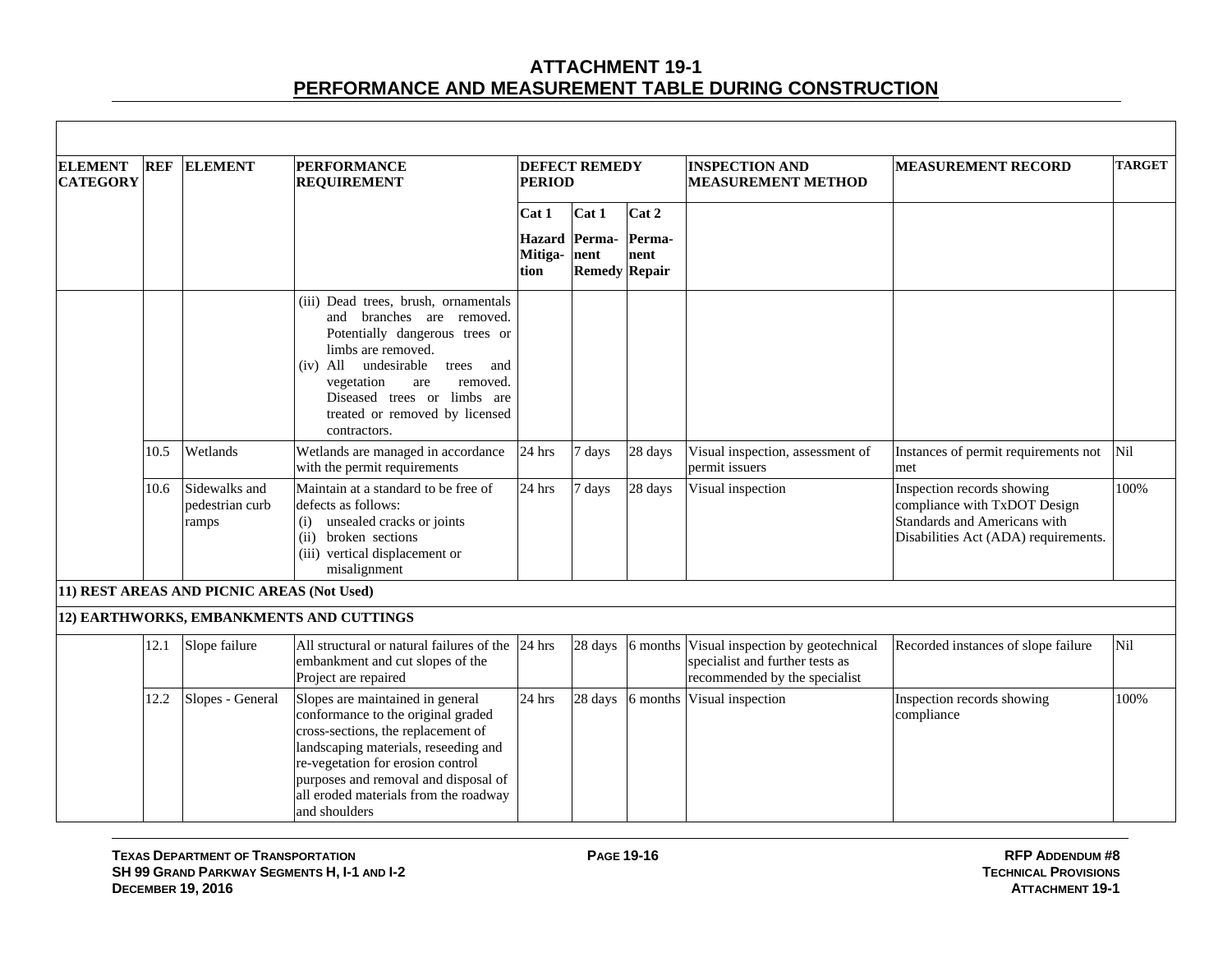| <b>ELEMENT</b><br><b>CATEGORY</b> | <b>REF</b> | <b>ELEMENT</b>                                                     | <b>PERFORMANCE</b><br><b>REQUIREMENT</b>                                                                                                                                                                                                                                                                                                                                                    | <b>PERIOD</b>                             | <b>DEFECT REMEDY</b>    |                                                 | <b>INSPECTION AND</b><br><b>MEASUREMENT METHOD</b> | <b>MEASUREMENT RECORD</b>                                                                                                      | <b>TARGET</b> |
|-----------------------------------|------------|--------------------------------------------------------------------|---------------------------------------------------------------------------------------------------------------------------------------------------------------------------------------------------------------------------------------------------------------------------------------------------------------------------------------------------------------------------------------------|-------------------------------------------|-------------------------|-------------------------------------------------|----------------------------------------------------|--------------------------------------------------------------------------------------------------------------------------------|---------------|
|                                   |            |                                                                    |                                                                                                                                                                                                                                                                                                                                                                                             | Cat 1<br><b>Hazard</b><br>Mitiga-<br>tion | Cat 1<br>Perma-<br>nent | Cat 2<br>Perma-<br>nent<br><b>Remedy Repair</b> |                                                    |                                                                                                                                |               |
|                                   | 12.3       | Slopes - Erosion                                                   | Slopes are maintained to prevent<br>erosion leading to further<br>deterioration                                                                                                                                                                                                                                                                                                             | 24 hrs                                    | 28 days                 | 3 months                                        | Visual inspection                                  | Length of erosion greater than six<br>inches $(>6")$ deep                                                                      | Nil           |
|                                   | 12.4       | Slopes -<br>Permanent<br><b>Erosion Control</b><br><b>Measures</b> | Where permanent erosion control<br>measures such as rock or concrete<br>riprap are utilized: repair undermined<br>or damaged erosion control measures                                                                                                                                                                                                                                       | 24 hrs                                    | 28 days                 | 3 months                                        | Visual inspection                                  | Inspection records showing<br>compliance                                                                                       | 100%          |
| <b>13) ITS EQUIPMENT</b>          |            |                                                                    |                                                                                                                                                                                                                                                                                                                                                                                             |                                           |                         |                                                 |                                                    |                                                                                                                                |               |
|                                   | 13.1       | <b>ITS</b> Equipment                                               | All ITS equipment is fully functional<br>and housing is functioning and free of<br>defects.<br>All equipment and cabinet<br>(i)<br>identification numbers<br>are<br>visible, sites are well drained<br>and access is clear<br>(ii) Steps, handrails and accesses<br>are kept in a good condition<br>(iii) Access to all communication<br>hubs, ground boxes, cabinets<br>and sites is clear | 24 hrs                                    | 14 days                 | 28 days                                         | Visual inspection                                  | Inspection records showing<br>compliance with requirements for<br>maintenance of ITS equipment in<br>each Performance Section. | 100%          |
|                                   |            |                                                                    | (iv) All drainage is operational and<br>all external fixtures and fittings<br>are in a satisfactory condition<br>communication<br>All<br>cable<br>(v)<br>markers, cable joint markers<br>and duct markers are visible and                                                                                                                                                                   |                                           |                         |                                                 |                                                    |                                                                                                                                |               |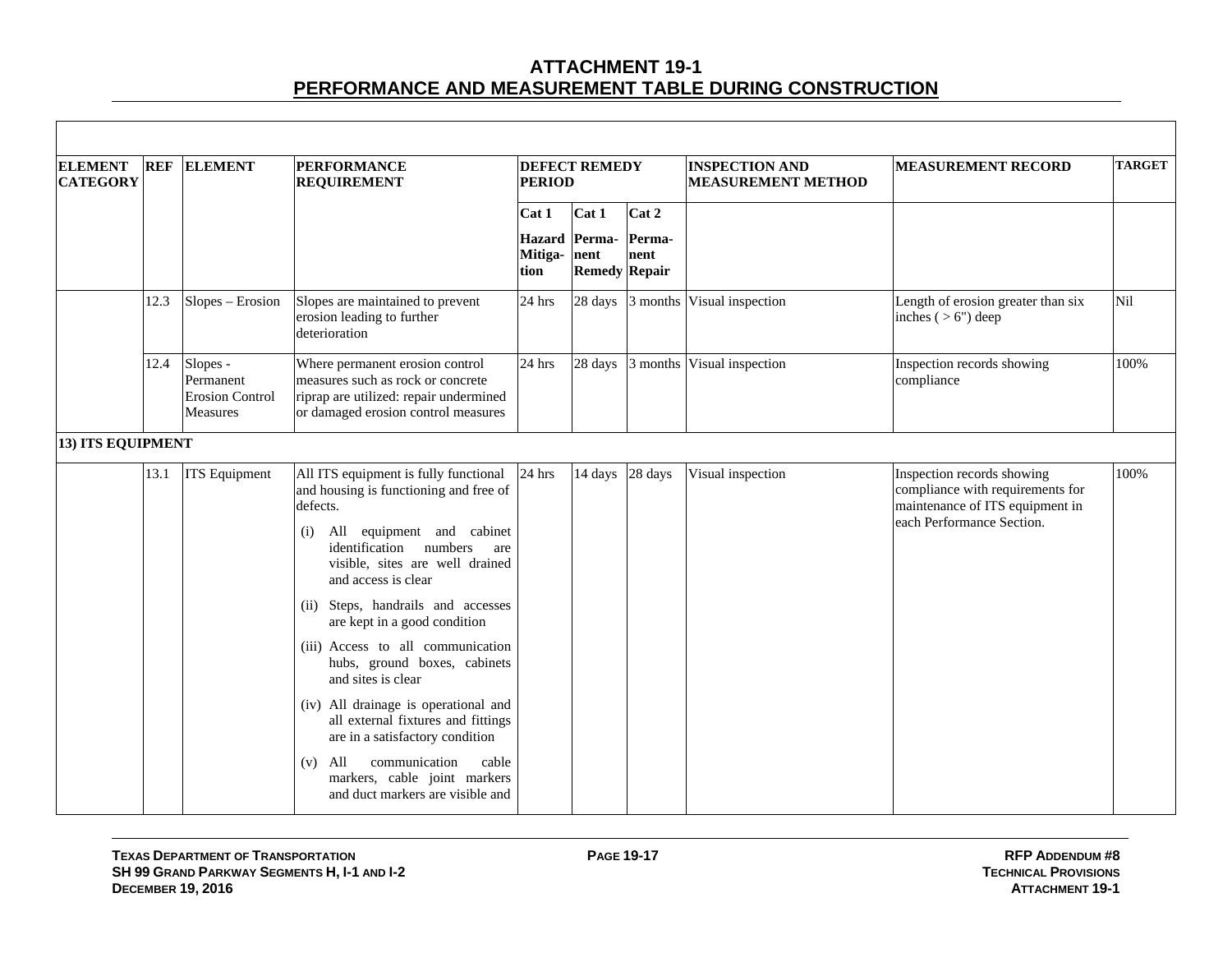| <b>ELEMENT</b><br><b>CATEGORY</b> | <b>REF</b>    | <b>ELEMENT</b> | <b>PERFORMANCE</b><br><b>REQUIREMENT</b>                                                                                                                                                                                                                                                                                                                                                        | <b>PERIOD</b>                | <b>DEFECT REMEDY</b>                           |                         | <b>INSPECTION AND</b><br><b>MEASUREMENT METHOD</b> | <b>MEASUREMENT RECORD</b>                | <b>TARGET</b> |
|-----------------------------------|---------------|----------------|-------------------------------------------------------------------------------------------------------------------------------------------------------------------------------------------------------------------------------------------------------------------------------------------------------------------------------------------------------------------------------------------------|------------------------------|------------------------------------------------|-------------------------|----------------------------------------------------|------------------------------------------|---------------|
|                                   |               |                |                                                                                                                                                                                                                                                                                                                                                                                                 | Cat 1<br>Mitiga-nent<br>tion | Cat 1<br>Hazard Perma-<br><b>Remedy Repair</b> | Cat 2<br>Perma-<br>nent |                                                    |                                          |               |
|                                   | 13.1<br>cont. |                | missing markers are replaced<br>(vi) Backup power supply system is<br>available at all times                                                                                                                                                                                                                                                                                                    | 24 hrs                       | 14 days                                        | 28 days                 |                                                    |                                          |               |
|                                   | 13.2          | sign equipment | Dynamic message Dynamic message signs are free from<br>faults such as:<br>(i) Any signal displaying a<br>message which is deemed to be<br>a safety hazard<br>(ii) Failure of system to clear sign<br>settings when appropriate.<br>(iii) 2 or more contiguous sign<br>failures that prevent control<br>office setting strategic<br>diversions<br>(iv) Signs displaying an incorrect<br>message. | 2 hrs                        | 24 hrs                                         | 14 days                 | Defect measurement dependent on<br>equipment       | Inspection records showing<br>compliance | 100%          |
|                                   | 13.3<br>13.3  | CCTV equipment | CCTV Systems are free from faults<br>that limit the availability of the<br>operators to monitor the area network,<br>such as:<br>Failure of CCTV Systems to<br>(i)<br>provide control offices with<br>access and control of CCTV<br>images<br>(ii) Failure of a CCTV camera or its<br>video transmission system.                                                                                | 2 <sub>hrs</sub>             | 24 hrs<br>24 hrs                               | 14 days                 | Defect measurement dependent on<br>equipment       | Inspection records showing<br>compliance | 100%          |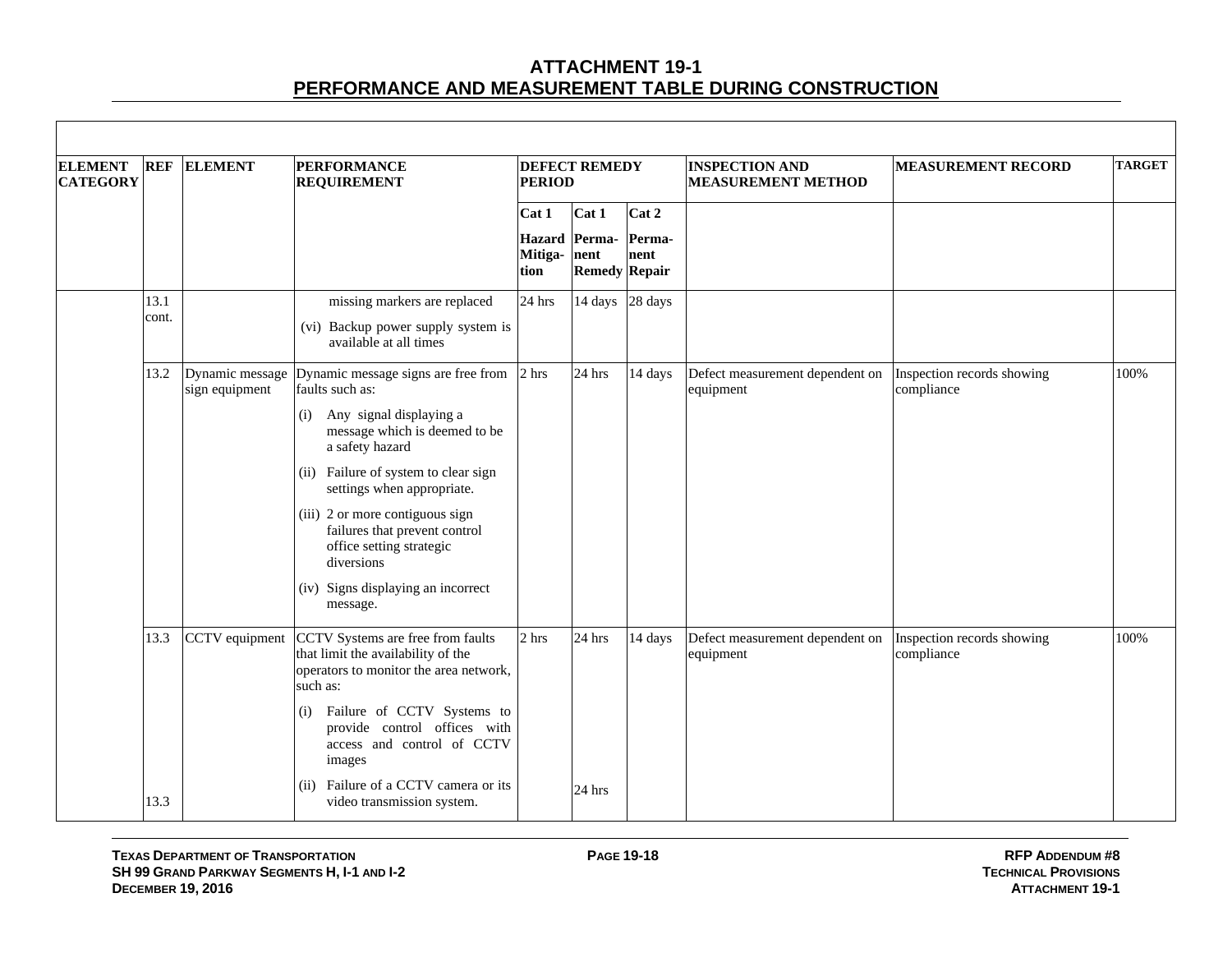| <b>ELEMENT</b><br><b>CATEGORY</b> | <b>REF</b> | <b>ELEMENT</b>                 | <b>PERFORMANCE</b><br><b>REQUIREMENT</b>                                                                                                                                                                   | <b>DEFECT REMEDY</b><br><b>PERIOD</b> |                                                               |                         | <b>INSPECTION AND</b><br><b>MEASUREMENT METHOD</b>                                                                                                                                                 | <b>MEASUREMENT RECORD</b>                                                        | <b>TARGET</b> |
|-----------------------------------|------------|--------------------------------|------------------------------------------------------------------------------------------------------------------------------------------------------------------------------------------------------------|---------------------------------------|---------------------------------------------------------------|-------------------------|----------------------------------------------------------------------------------------------------------------------------------------------------------------------------------------------------|----------------------------------------------------------------------------------|---------------|
|                                   |            |                                |                                                                                                                                                                                                            | Cat 1<br>Mitiga-<br>tion              | Cat 1<br><b>Hazard</b> Perma-<br>nent<br><b>Remedy Repair</b> | Cat 2<br>Perma-<br>nent |                                                                                                                                                                                                    |                                                                                  |               |
|                                   | cont       |                                | (iii) Failure of a pan / tilt unit or its $ 2 \text{ hrs} $<br>control system.<br>(iv) Moisture ingress onto CCTV<br>camera lens<br>Faults that result in significant<br>(v)<br>degradation of CCTV images |                                       |                                                               | 14 days                 |                                                                                                                                                                                                    |                                                                                  |               |
|                                   | 13.4       | Vehicle detection<br>equipment | All equipment free of defects and<br>operational problems such as;<br>Inoperable loops.<br>(i)<br>Malfunctioning camera<br>(ii)<br>controllers.                                                            | 2 <sub>hrs</sub>                      | 24 hrs                                                        | 28 days                 | Defect measurement dependent on<br>equipment<br>Traffic detector loops:<br>Loop circuit's inductance to be ><br>50 and $<$ 1,000 micro henries.<br>Insulation resistance to be $> 50$<br>meg ohms. | Inspection records showing<br>compliance<br>Instances of loops out of compliance | 100%<br>Nil   |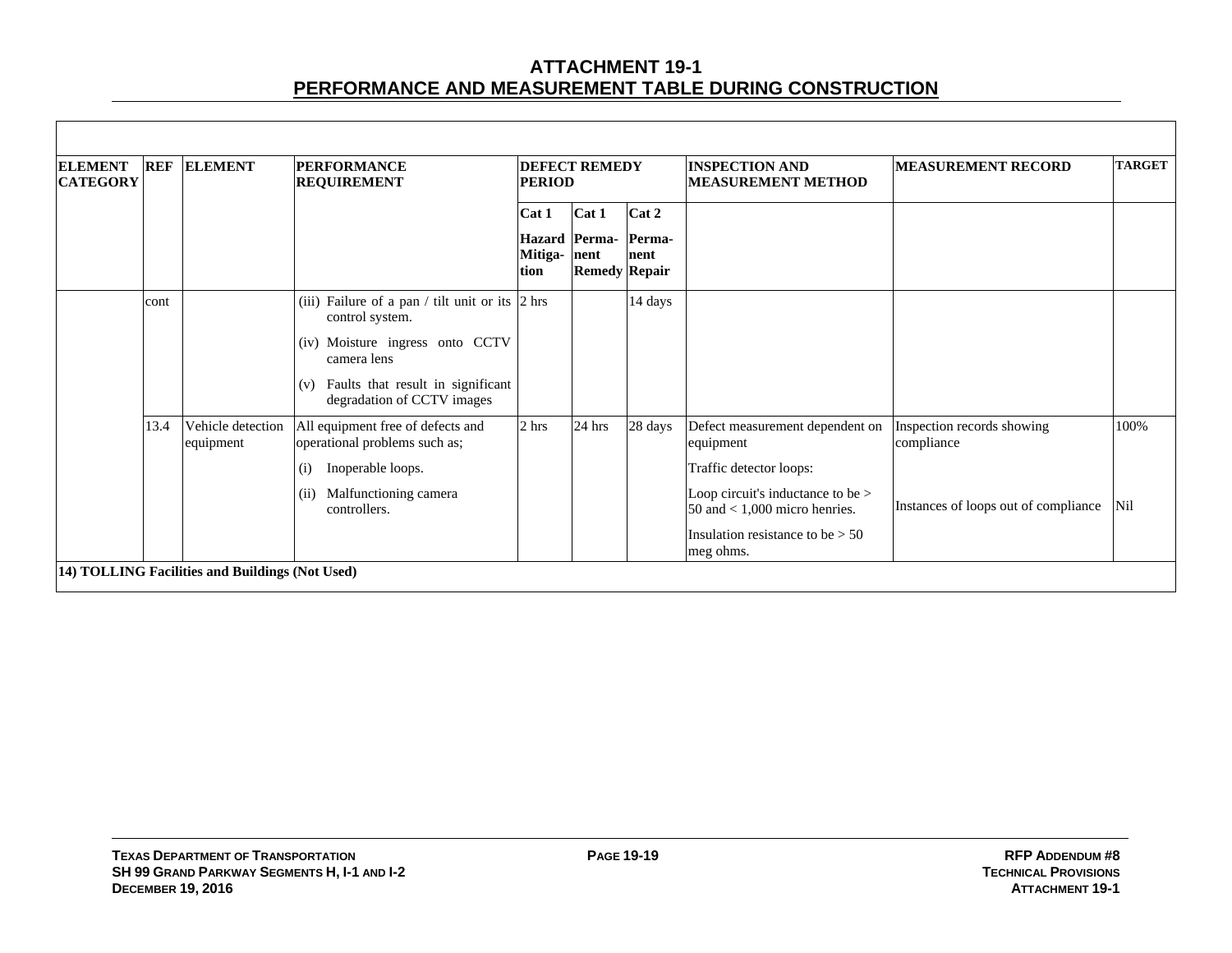| <b>ELEMENT</b><br><b>CATEGORY</b> | <b>REF</b> | <b>ELEMENT</b>                         | <b>PERFORMANCE</b><br><b>REQUIREMENT</b>                                                                                                                          | <b>PERIOD</b>                                    | <b>DEFECT REMEDY</b>                  |                         | <b>INSPECTION AND</b><br><b>MEASUREMENT METHOD</b>                                                                                                                                                                                     | <b>MEASUREMENT RECORD</b>                     | <b>TARGET</b> |
|-----------------------------------|------------|----------------------------------------|-------------------------------------------------------------------------------------------------------------------------------------------------------------------|--------------------------------------------------|---------------------------------------|-------------------------|----------------------------------------------------------------------------------------------------------------------------------------------------------------------------------------------------------------------------------------|-----------------------------------------------|---------------|
|                                   |            |                                        |                                                                                                                                                                   | Cat 1<br><b>Hazard</b> Perma-<br>Mitiga-<br>tion | Cat 1<br>nent<br><b>Remedy Repair</b> | Cat 2<br>Perma-<br>nent |                                                                                                                                                                                                                                        |                                               |               |
| 15) AMENITY                       |            |                                        |                                                                                                                                                                   |                                                  |                                       |                         |                                                                                                                                                                                                                                        |                                               |               |
|                                   | 15.1       | Graffiti                               | Graffiti is removed in a manner and<br>using materials that restore the<br>surface to a like appearance similar to<br>adjoining surfaces                          | 4 hrs                                            | 7 days                                | N/A                     | All graffiti is considered a<br>Category 1 defect.                                                                                                                                                                                     | Inspection records showing<br>compliance      | 100%          |
|                                   | 15.2       | Animals                                | All dead or injured animals are<br>removed                                                                                                                        | 2 hrs                                            | N/A                                   | N/A                     | Visual inspection                                                                                                                                                                                                                      | No dead or injured animals are<br>present     | 100%          |
|                                   | 15.3       | Abandoned<br>vehicles and<br>equipment | All abandoned vehicles and<br>equipment are removed                                                                                                               | 1 <sub>hr</sub>                                  | 3 days                                | N/A                     | Visual inspection                                                                                                                                                                                                                      | No abandoned vehicles or equipment<br>present | 100%          |
| <b>16) SNOW AND ICE CONTROL</b>   |            |                                        |                                                                                                                                                                   |                                                  |                                       |                         |                                                                                                                                                                                                                                        |                                               |               |
|                                   | 16.1       | <b>Travel lanes</b>                    | Maintain travel way free from snow<br>and ice                                                                                                                     | 1 hr or $2$ N/A<br>hrs as<br>noted.              |                                       | N/A                     | Maximum 1 hr response time to<br>complete manning and loading of<br>spreading vehicles<br>Maximum 2 hrs from departure<br>from loading point to complete<br>treatment and return to loading<br>point<br>Maximum 1 hr response time for | Inspection records showing<br>compliance      | 100%          |
|                                   |            |                                        |                                                                                                                                                                   |                                                  |                                       |                         | snow and ice clearance vehicles to<br>depart from base                                                                                                                                                                                 |                                               |               |
|                                   | 16.2       | Weather<br>forecasting                 | Weather forecast information is<br>obtained and assessed and appropriate<br>precautionary treatment is carried out<br>to prevent ice forming on the travel<br>way | 2 hrs                                            | N/A                                   | N/A                     | MMP details the process and<br>procedures in place and followed                                                                                                                                                                        | Inspection records showing<br>compliance      | 100%          |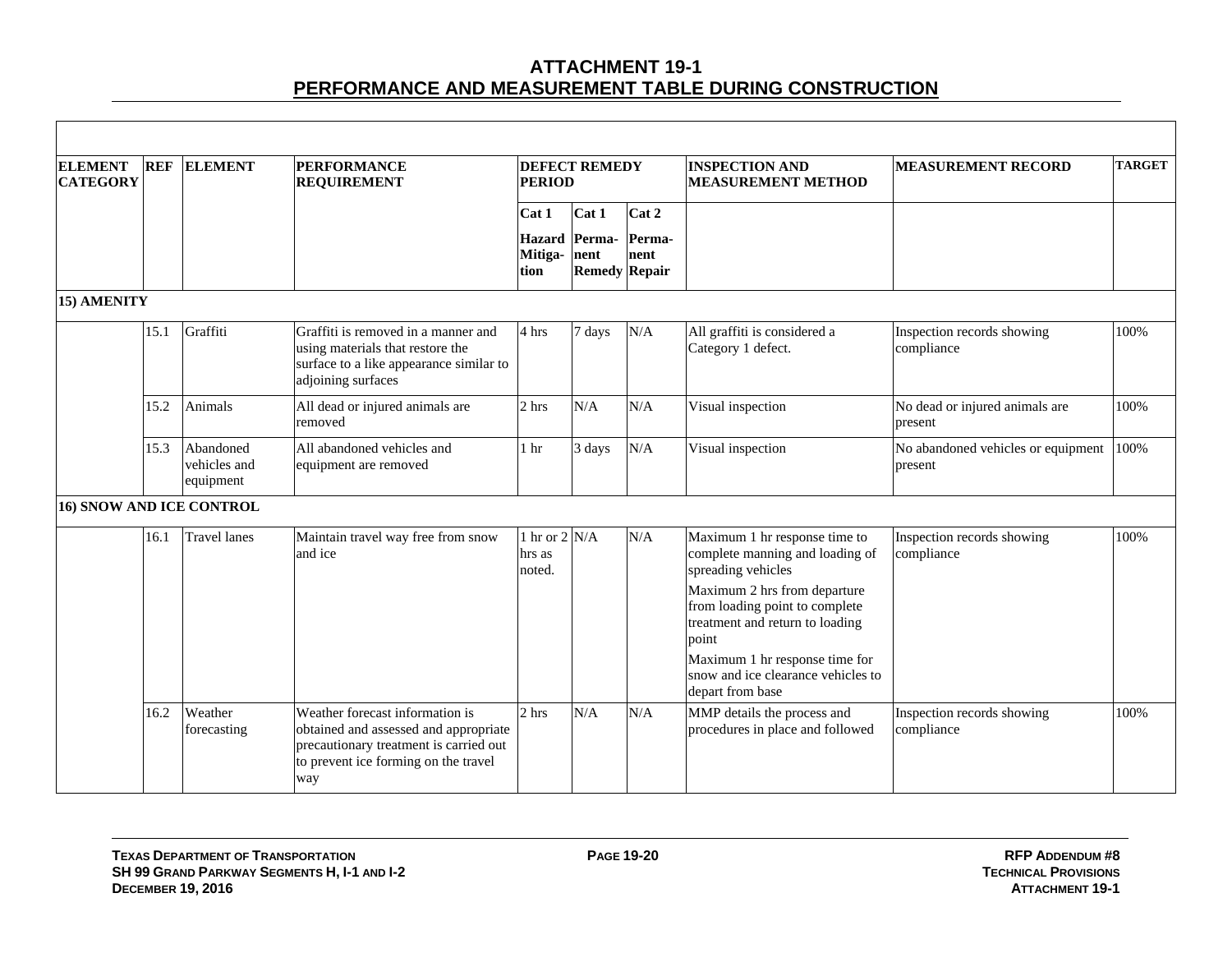| <b>ELEMENT</b><br><b>CATEGORY</b> | <b>REF</b> | <b>ELEMENT</b>           | <b>PERFORMANCE</b><br><b>REQUIREMENT</b>                                                                                                                                                                       | <b>PERIOD</b>                    | <b>DEFECT REMEDY</b>                   |                | <b>INSPECTION AND</b><br><b>MEASUREMENT METHOD</b>                                | <b>MEASUREMENT RECORD</b>                                    | <b>TARGET</b> |
|-----------------------------------|------------|--------------------------|----------------------------------------------------------------------------------------------------------------------------------------------------------------------------------------------------------------|----------------------------------|----------------------------------------|----------------|-----------------------------------------------------------------------------------|--------------------------------------------------------------|---------------|
|                                   |            |                          |                                                                                                                                                                                                                | Cat 1                            | Cat 1                                  | Cat 2          |                                                                                   |                                                              |               |
|                                   |            |                          |                                                                                                                                                                                                                | <b>Hazard</b><br>Mitiga-<br>tion | Perma-<br>nent<br><b>Remedy Repair</b> | Perma-<br>nent |                                                                                   |                                                              |               |
|                                   | 16.3       | Snow and ice<br>control  | Operate snow and ice clearance plans<br>to maintain traffic flows during and<br>after precipitation resulting in<br>snowfall or ice and restore the travel<br>way to a clear condition as soon as<br>possible. | 2 hrs                            | N/A                                    | N/A            | MMP details the process and<br>procedures in place and followed                   | Inspection records showing<br>compliance                     | 100%          |
| 17) INCIDENT RESPONSE             |            |                          |                                                                                                                                                                                                                |                                  |                                        |                |                                                                                   |                                                              |               |
|                                   | 17.1       | General                  | Respond to Incidents in accordance<br>with the MMP.                                                                                                                                                            | 1 <sub>hr</sub>                  | N/A                                    | N/A            | Response times met for 98% of<br>Incidents measured on a 1 year<br>rolling basis. | Inspection records showing<br>compliance                     | 100%          |
|                                   |            |                          |                                                                                                                                                                                                                |                                  |                                        |                | No complaints from Emergency<br>Services.                                         |                                                              |               |
|                                   | 17.2       | Hazardous<br>Materials   | For any Hazardous Materials spills,<br>comply with the requirements of the<br>MMP.                                                                                                                             | 1 <sub>hr</sub>                  | N/A                                    | N/A            | MMP details the process and<br>procedures in place and followed.                  | Inspection records showing<br>compliance                     | 100%          |
|                                   | 17.3       | Structural<br>assessment | Evaluate structural damage to<br>structures and liaise with Emergency<br>Services to ensure safe working in<br>clearing the Incident                                                                           | 1 <sub>hr</sub>                  | N/A                                    | N/A            | Inspections and surveys as<br>required by Incident                                | Inspection reports showing<br>compliance                     | 100%          |
|                                   | 17.4       | Temporary and            | Propose and implement temporary<br>permanent remedy measures and permanent remedies or<br>repairs to Defects arising from the<br>Incident.                                                                     | 24 hrs                           | 28 days                                | N/A            | Review and inspection of the<br>Incident site                                     | Performance Section inspection<br>records showing compliance | 100%          |
|                                   |            |                          | Ensure the structural safety of any<br>structures affected by the Incident                                                                                                                                     |                                  |                                        |                |                                                                                   |                                                              |               |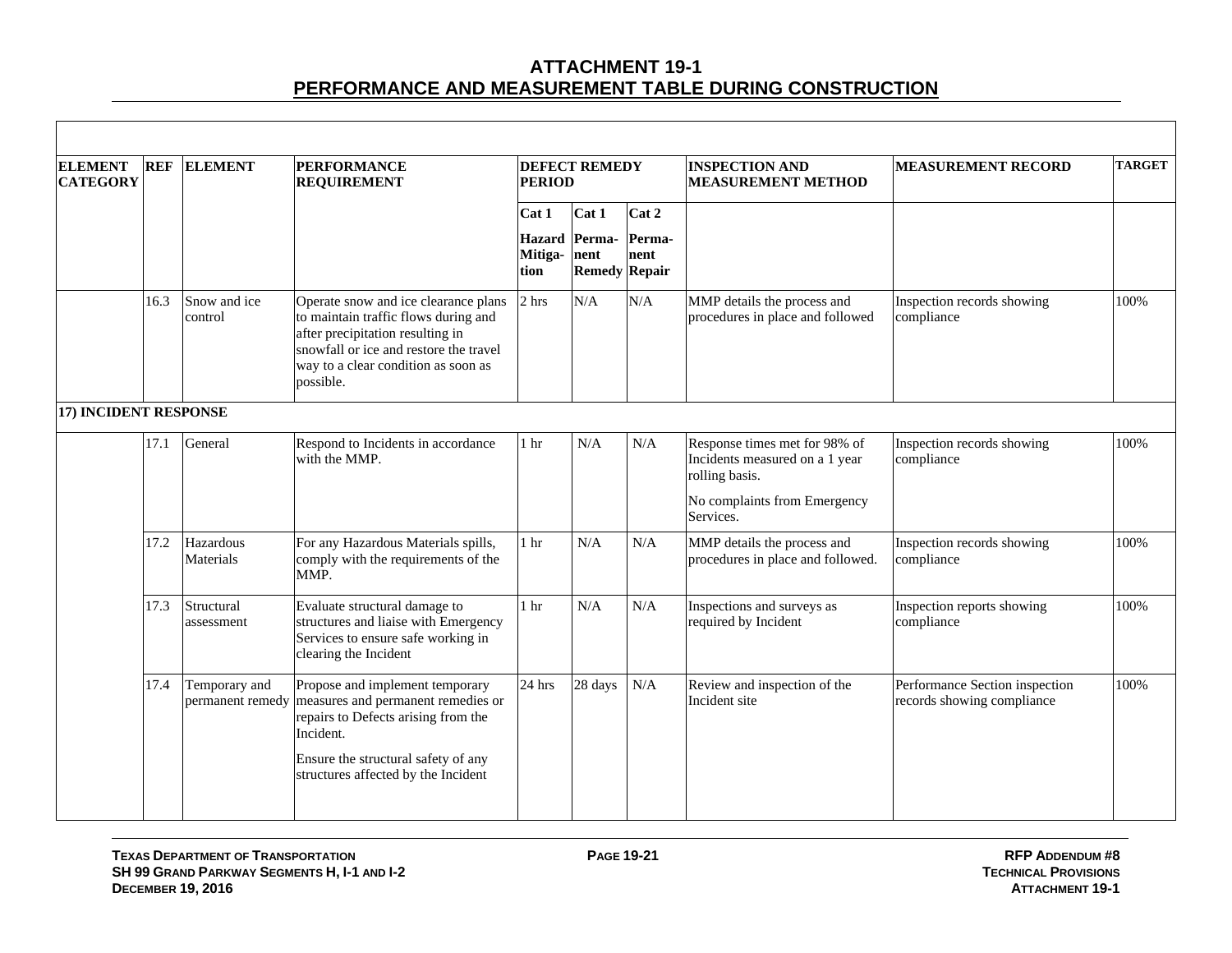| <b>ELEMENT</b><br><b>CATEGORY</b> | <b>REF</b> | <b>ELEMENT</b>             | <b>PERFORMANCE</b><br><b>REQUIREMENT</b>                                                                                                                   | <b>PERIOD</b>        | <b>DEFECT REMEDY</b>                  |                | <b>INSPECTION AND</b><br><b>MEASUREMENT METHOD</b>                                                                                                                                                                                                                                                                                                                                          | <b>MEASUREMENT RECORD</b>                                                           | <b>TARGET</b> |
|-----------------------------------|------------|----------------------------|------------------------------------------------------------------------------------------------------------------------------------------------------------|----------------------|---------------------------------------|----------------|---------------------------------------------------------------------------------------------------------------------------------------------------------------------------------------------------------------------------------------------------------------------------------------------------------------------------------------------------------------------------------------------|-------------------------------------------------------------------------------------|---------------|
|                                   |            |                            |                                                                                                                                                            | Cat 1                | Cat 1                                 | Cat 2          |                                                                                                                                                                                                                                                                                                                                                                                             |                                                                                     |               |
|                                   |            |                            |                                                                                                                                                            | Mitiga- nent<br>tion | Hazard Perma-<br><b>Remedy Repair</b> | Perma-<br>nent |                                                                                                                                                                                                                                                                                                                                                                                             |                                                                                     |               |
| <b>18) CUSTOMER RESPONSE</b>      |            |                            |                                                                                                                                                            |                      |                                       |                |                                                                                                                                                                                                                                                                                                                                                                                             |                                                                                     |               |
|                                   | 18.1       | Response to<br>inquiries   | Timely and effective response to<br>customer inquiries and complaints.                                                                                     | 48 hrs               | 14 days                               | $\rm N/A$      | Contact the customer within 48<br>hours following initial customer<br>inquiry.<br>All work resulting from customer<br>requests is scheduled within 48<br>hours of customer contact.<br>Follow-up contact with the<br>customer within 72 hours of initial<br>inquiry.<br>All customer concerns/requests are<br>resolved to TxDOT's satisfaction<br>within 2 weeks of the initial<br>inquiry. | Number of responses within<br>specified times                                       | 100%          |
|                                   | 18.2       | Customer contact<br>line   | Telephone line manned during<br>business hours and 24 hour<br>availability of messaging system.<br>Faults to telephone line or message<br>system rectified | $24$ hrs             | N/A                                   | N/A            | Instances of line out of action or<br>unmanned                                                                                                                                                                                                                                                                                                                                              | Operations records showing non<br>availability including complaints<br>from public. | Nil           |
|                                   |            | 19) SWEEPING AND CLEANING  |                                                                                                                                                            |                      |                                       |                |                                                                                                                                                                                                                                                                                                                                                                                             |                                                                                     |               |
|                                   | 19.1       | Obstructions and<br>debris | Roadway and clear zone free from 2 hrs<br>obstructions and debris including at a<br>minimum objects, luminaire poles,<br>and tires.                        |                      | N/A                                   | N/A            | Visual Inspection                                                                                                                                                                                                                                                                                                                                                                           | Number of obstructions and debris                                                   | Nil           |